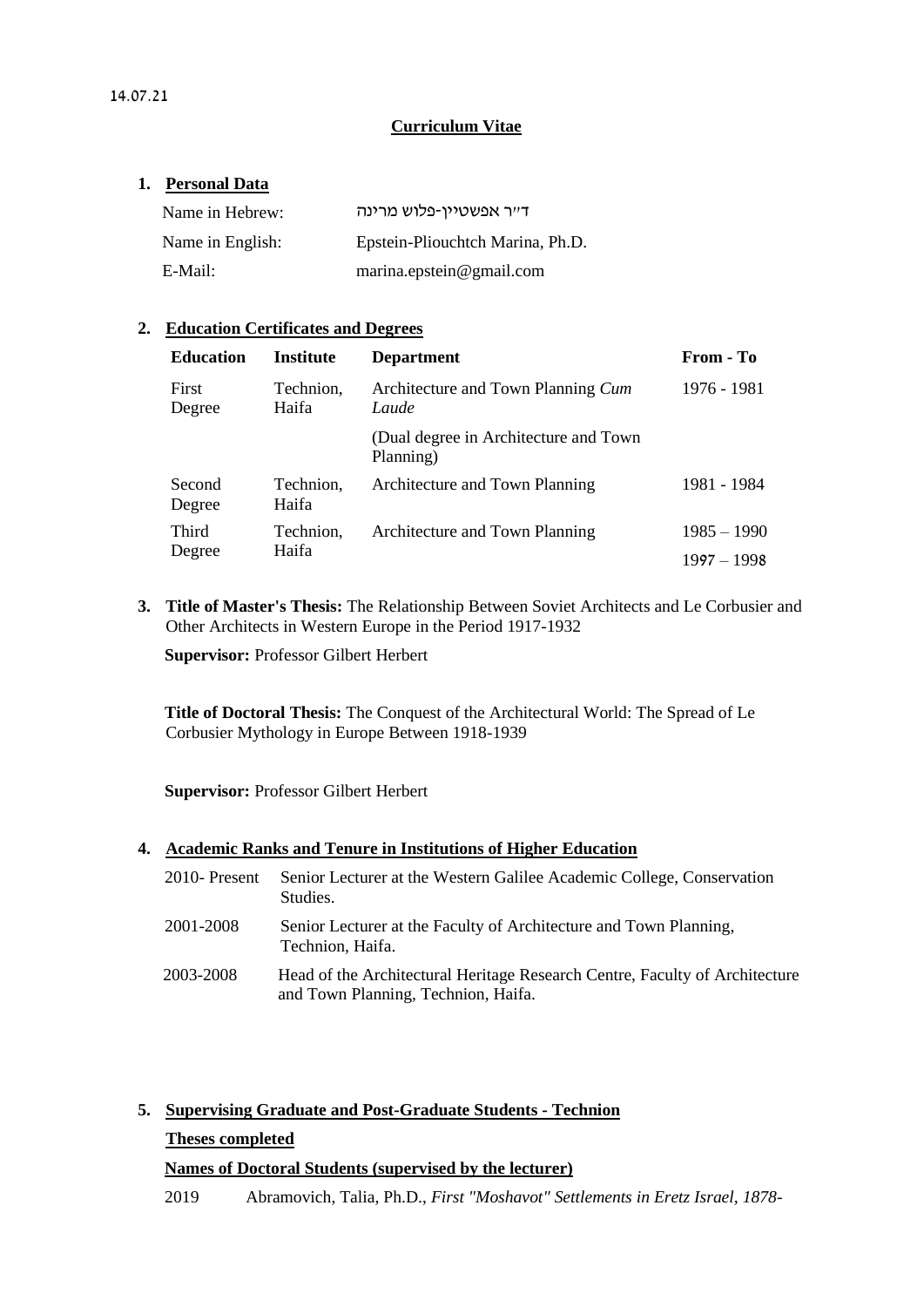*1918, Public Place,* Balaban Grant, 2016-2017,

Chief Supervisor.

2014 Fainholtz, Tzafrir, Ph.D., *Le Corbusier and the Zionist Movement*. First Prize for Outstanding Ph.D. Thesis, 2015, Jabotinsky Institute in Israel.

# **Names of M.A. Students (supervised by the lecturer)**

| 2017 | Dagan, Yael, M.Sc., Dance-Architecture: A Reading in Bruno Taut's and<br>Rudolf Laban's Theories, Chief Supervisor.                                                                                            |
|------|----------------------------------------------------------------------------------------------------------------------------------------------------------------------------------------------------------------|
| 2014 | Moskaliuk, Anastasia, M.Sc., Jewish contribution to architecture in Kishinev.<br>Chief Supervisor (with Prof. Iris Aravot)                                                                                     |
| 2011 | Abreek-Zubiedat, Fatina, M.Sc., Cum Laude, "Refugees", "Camps" and the<br>Architecture of "Refugee Camps", Dheisheh Refugee Camp as a Case Study,<br>1948-1967. Award for Outstanding Master Thesis, Technion. |
| 2010 | Bar-Eli, Amos, M.Sc., On the Non-complete in Visionary Architecture.                                                                                                                                           |
| 2008 | Fainholtz, Tzafrir, M.Sc., The Philosophy of Nature and the Discourse of the<br>Modern City, The Radiant City as a Text in Western Metaphysical Thought.                                                       |
| 2008 | Tsoy, Daria, M.Sc., Cum Laude, The Roots of the Architect Shmuel Rosoff: St.<br>Petersburg - London – Haifa. Award for Outstanding Master Thesis, Technion,<br>Balaban Grant, Technion.                        |
| 2006 | Beimel, Shulamit, M.Sc., The Ornament on the Surface of Contemporary<br>Building: Herzog & de Meuron as a Case Study.                                                                                          |
| 2006 | Pardo, Yaniv, M.Sc., Architectural Competitions and Ideology in Jerusalem,<br>Kashtan Prize for Outstanding Master Thesis, Technion                                                                            |
| 2005 | Amdur, Liron, M.Sc., Cum Laude, Architectural Vision and Place Meanings in<br>the New Central Bus Station, Tel Aviv, Award for Outstanding Master Thesis,<br>Technion.                                         |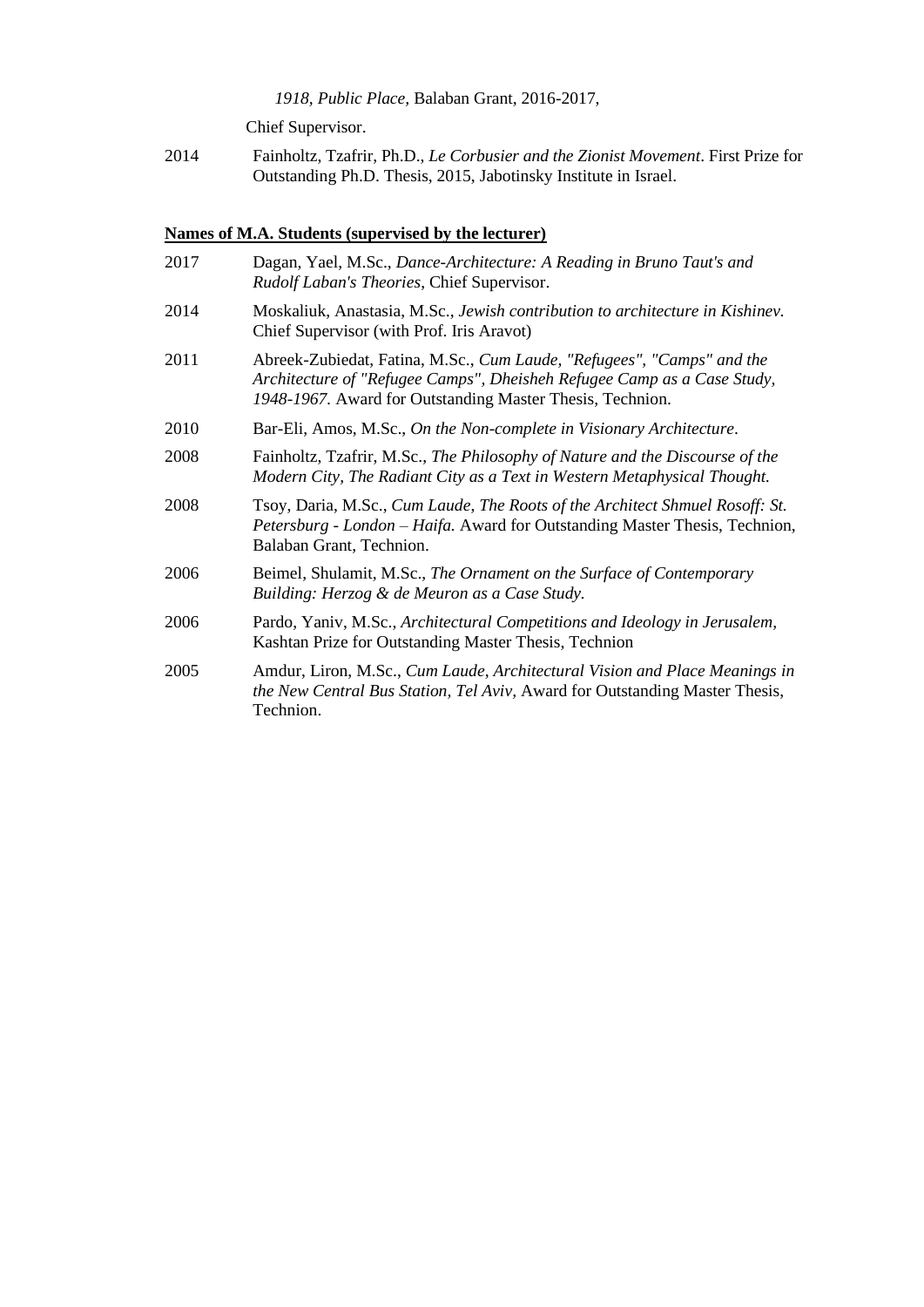# **6. Grants and Awards**

| 2001 | Joseph Levy Charitable Foundation Academic Lectureship in Architecture and<br>Town Planning $-$ England, \$1,600.                                                                                                                         |
|------|-------------------------------------------------------------------------------------------------------------------------------------------------------------------------------------------------------------------------------------------|
| 1989 | Prize in Competition for the Senate Complex at Tel-Aviv University (with D.<br>Mintz), One of the 6 Winning Prizes among 110 Proposals of all Israeli<br>Renowned Architectural Offices, Publications in all Israeli Daily Press, \$4000. |
| 1989 | Prize in Competition for the Hazerim Quarter in Beer-Sheba, One of the 4<br>Winning Prizes, Publications in all Israeli Daily Press, 4000 \$.                                                                                             |
| 1987 | Award granted by CNRS, France, for participation in Scholars' Exchange (Paris,<br>University VIII), \$3600.                                                                                                                               |
| 1987 | Award granted by Gurtwirt Fund, Technion, Haifa, \$1000.                                                                                                                                                                                  |
| 1980 | Faculty of Architecture Prize for Wadi-Nisnas Rehabilitation project, Haifa,<br>Technion (for UIA International Competition, Warsaw, Poland), \$1000.                                                                                     |

# **7. Research Grants –**

# **a. Sponsored (Last 10 years)**

| From-To   | <b>Research Grant</b>                                                                                                                                                                                                                                                                                                                                                                                         |
|-----------|---------------------------------------------------------------------------------------------------------------------------------------------------------------------------------------------------------------------------------------------------------------------------------------------------------------------------------------------------------------------------------------------------------------|
| 2017-18   | Avie & Sarah Arenson Built Heritage Research Center Grant for Organizing a<br>Conference and an Exhibition "Architecture and Revolution", Technion<br>$(\$3,000).$                                                                                                                                                                                                                                            |
| 2017-18   | Conference Vice-President Grant for Organizing a Conference and an<br>Exhibition "Architecture and Revolution", Technion (\$1,500).                                                                                                                                                                                                                                                                           |
| 2017-18   | Faculty of Architecture and Town Planning Grant for Organizing a<br>Conference and an Exhibition "Architecture and Revolution", Technion<br>(\$1,000).                                                                                                                                                                                                                                                        |
| 2013-2014 | Research and Development in Architecture Centre Grant for organizing a<br>Conference "On the verges of Modernism – the Jewish contribution to local<br>architectures at the beginning of the 20th century", Technion (\$1,500).                                                                                                                                                                               |
| 2013-2014 | Conference Vice-President Grant for organizing a Conference on "Jewish"<br>contribution to local architectures", Technion (\$1,300).                                                                                                                                                                                                                                                                          |
| 2013-2014 | Western Galilee College Grant for organizing a Conference "On the verges of<br>Modernism – the Jewish contribution to local architectures", Technion (\$600).                                                                                                                                                                                                                                                 |
| 2012-2013 | Architectural Heritage Research Centre (AHRC) Grant for the book Richard<br>Kauffmann and the Zionist Project, Hakibbutz Hameuhad (\$1,500).                                                                                                                                                                                                                                                                  |
| 2011-2012 | Keren Kayemeth LeIsrael-Jewish National Fund (KKL-JNF) Grant for the<br>book Richard Kauffmann and the Zionist Project, Hakibbutz Hameuhad<br>$(\$2,000).$                                                                                                                                                                                                                                                    |
| 2011-2012 | Co-Principal Investigator (with Prof. M. Levin), for Richard Kauffmann and<br>the Zionist Project, Hakibbutz Hameuhad, Tel Aviv, sponsored by the<br>Architectural Heritage Research Centre, Technion Grant (\$2,500), to support<br>the first book about Richard Kauffmann, the primary planner of the Zionist<br>settlement project from the early 1920s to the end of the British Mandate in<br>Palestine. |
| 2007-2008 | Conference President and Vice-President Grants for organizing an<br>International. Conference on Richard Kauffmann and the Zionist Project,<br>Technion (\$2,500+\$2,500).                                                                                                                                                                                                                                    |
| 2007-2008 | Keren Kayemeth LeIsrael-Jewish National Fund (KKL-JNF) Grant for                                                                                                                                                                                                                                                                                                                                              |
|           |                                                                                                                                                                                                                                                                                                                                                                                                               |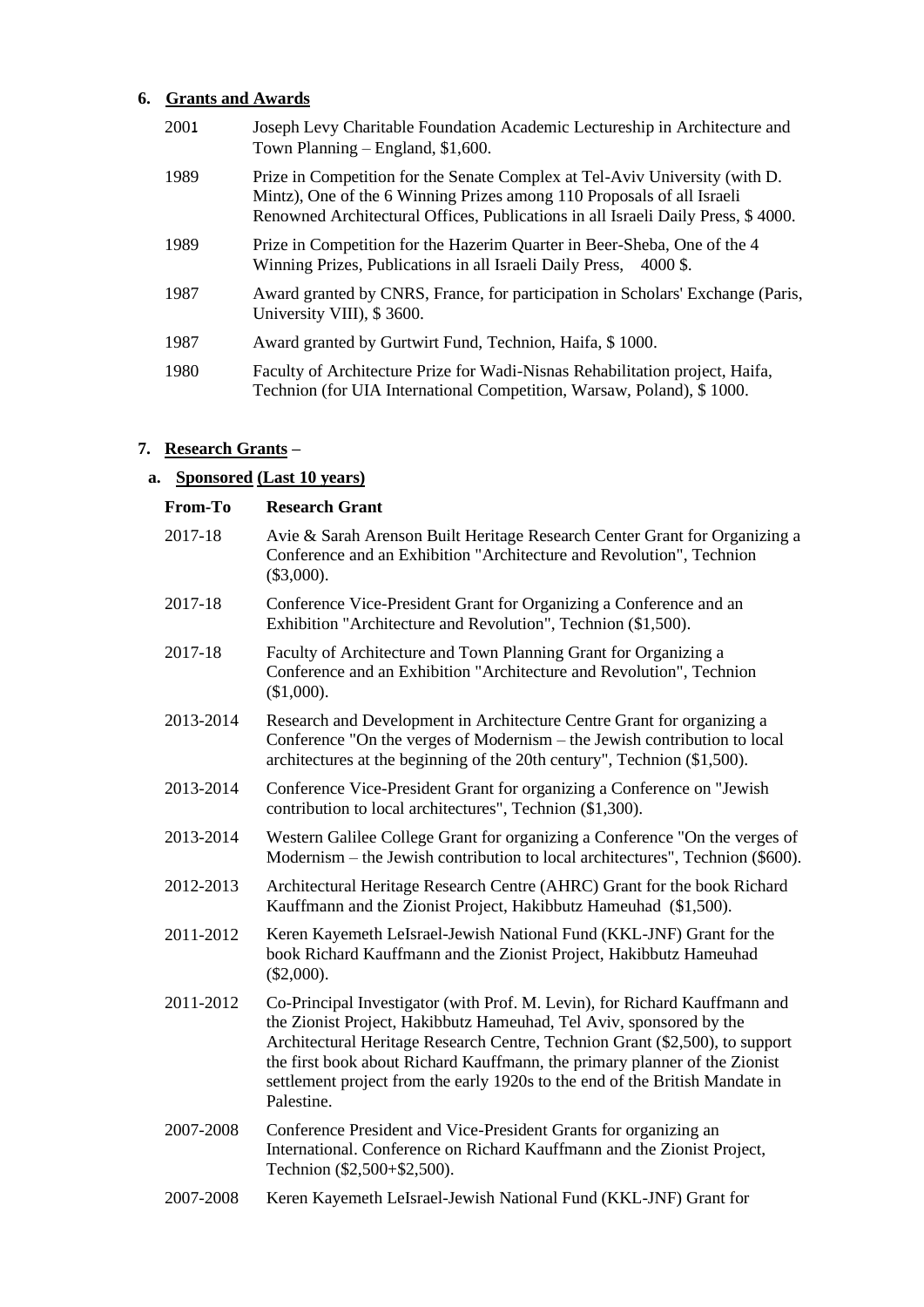| From-To   | <b>Research Grant</b>                                                                                                                                                                                                                                                                                                                                                                                                                                                                                             |
|-----------|-------------------------------------------------------------------------------------------------------------------------------------------------------------------------------------------------------------------------------------------------------------------------------------------------------------------------------------------------------------------------------------------------------------------------------------------------------------------------------------------------------------------|
|           | organizing an International Conference on Richard Kauffmann and the Zionist<br>Project, Technion (\$2,500).                                                                                                                                                                                                                                                                                                                                                                                                       |
| 2007-2008 | Hevrat HaHashmal Fund (Israel Electric Company) Grant for organizing an<br>International Conference on Richard Kauffmann and the Zionist Project,<br>Technion (\$2,500).                                                                                                                                                                                                                                                                                                                                          |
| 2007-2010 | Principal Investigator for the research Richard Kauffmann and the Zionist<br>project, financed by the Fund for the Promotion of Research at the Technion<br>(\$2,000), to study the work of Richard Kauffmann, a German émigré whose<br>more than one hundred designs for "working settlements" came to epitomize<br>the Zionist landscape from the early 1920s.                                                                                                                                                  |
| 2007-2011 | Co-Principal Investigator (with Arch. Fainholtz, T.) for the research Le<br>Corbusier and the Zionist Movement, sponsored by Balaban Grant (\$4,500),<br>EU COST IS0904 Grant ( $\epsilon$ 1,800), Technion Funds (\$5,000), to examine the<br>connections between Le Corbusier's work and that of the Zionist planners.                                                                                                                                                                                          |
| 2007-2008 | Principal Investigator for Israel's Architectural Data Sources: Towards the<br>Creation of a Digital Architectural Archive, Manlam Grant (\$2,000).                                                                                                                                                                                                                                                                                                                                                               |
| 2006-2007 | Co-Principal Investigator (with Dr. Nitzan-Shiftan, A., Dr. Alon-Mozes, T.,<br>Dr. I. Heinze-Greenberg, Munich) for Richard Kauffmann: Between<br>Architectural and National Modernisms Manlam Grant, to support the GIF<br>presentation (\$1,000), to study the encounter between national and<br>architectural Modernist movements through the work of Richard Kauffmann.                                                                                                                                       |
| 2006-2007 | Co-Principal Investigator (with Dr. R. Fuchs, Haifa University) for History of<br>Architectural Education in the Technion, funded by the Technion and Haifa<br>University (\$1,000), an investigation of the career of Prof. Aharon Kashtan,<br>architect, teacher and architectural historian in the Technion, 1955-1995,<br>within a larger study of the major figures in research and teaching at the<br>Faculty of Architecture and Town Planning, the Technion.                                              |
| 2006-2007 | Co-Principal Investigator (with Arch. Breitling, S., Berlin, Prof. Dill, A.,<br>Karlsruhe and others) for the Documentation and Sustainability of Modern<br>Heritage, Case Study: Istanbul, funded by Docomomo International, France<br>and Turkish Funds (\$20,000), a study and evaluation of the Atakoy - Istanbul<br>settlement area in relation to documentation and conservation issues, as an<br>introduction to the development of conservation strategies for the Modern<br>Movement heritage in Turkey. |
| 2006-2008 | Principal Investigator for The Israeli Cooperative Settlement and<br>Philosophical Conceptions of Power, Manlam Grant (\$2,000).                                                                                                                                                                                                                                                                                                                                                                                  |
| 2005-2006 | Co-Principal Investigator (with Dr. R. Fuchs, Haifa University) for<br>Historiography of Israeli Architecture, funded by ITU, Istanbul and Technion<br>funds (\$4,000). The research examines the various phases of Israei<br>architecture, periodization, identification of processes, and their correlation to<br>global developments.                                                                                                                                                                          |
| 2004-2005 | Principal Investigator for The Ornament and the Façade of the Contemporary<br>Building, Manlam Grant (\$2,000).                                                                                                                                                                                                                                                                                                                                                                                                   |
| 2003-2007 | Co-Principal Investigator (with Dr. Falbel, A., Sao Paolo, Brazil) for Anatole<br>Kopp, the Architect and the Scholar, funded by Docomomo International,<br>France ( $\epsilon$ ) 000) and Technion funds (\$4,000) documented for the first time                                                                                                                                                                                                                                                                 |

France ( $\epsilon$ 2,000) and Technion funds (\$4,000), documented for the first time Kopp's biography as architect and renowned scholar (France, Algeria, USA), his original contribution to the research on Russian avant-garde and on Reconstruction of France after WW2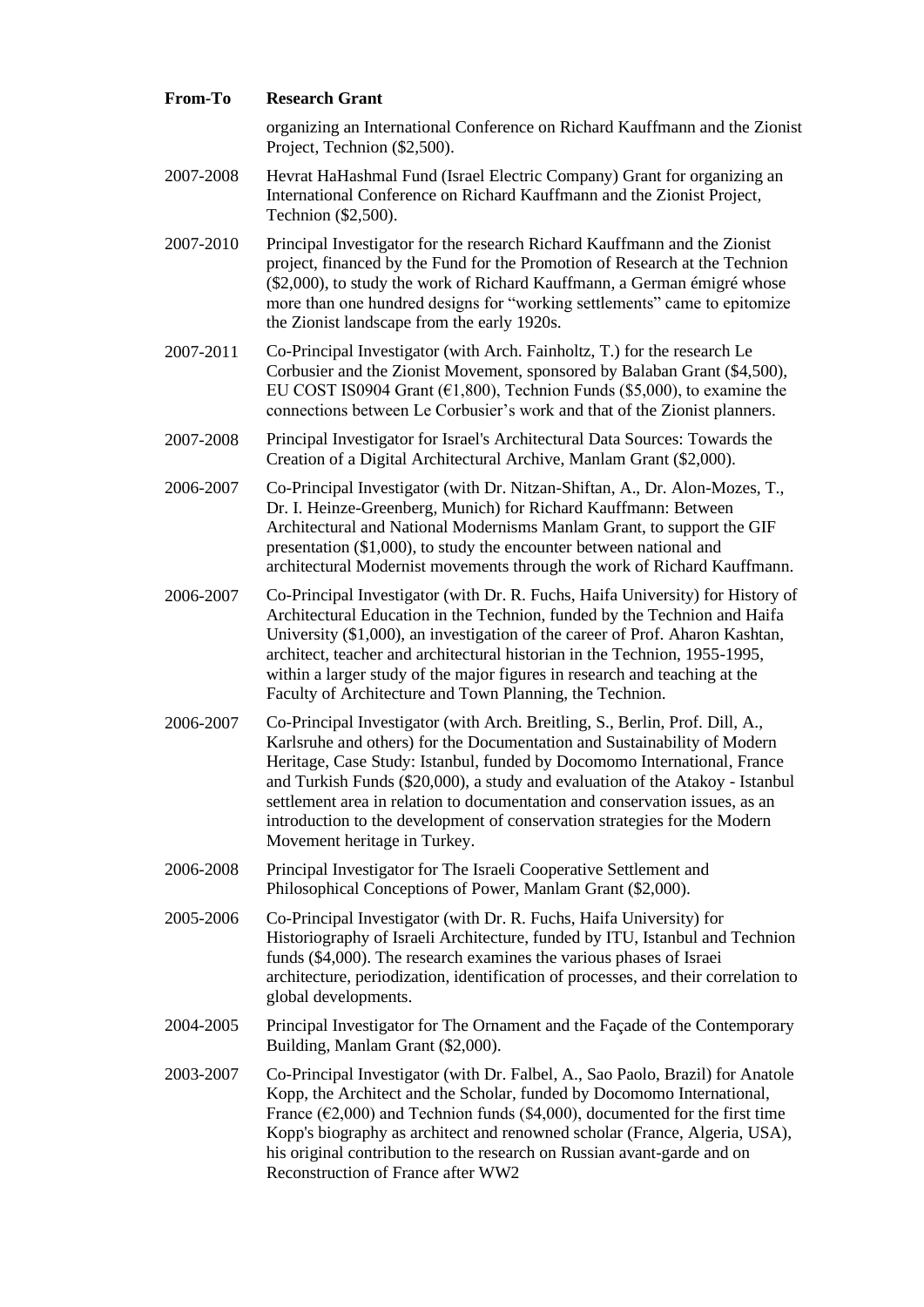### **From-To Research Grant**

| 2003-2005 | Co-Principal Investigator (with Prof. Michael Burt) for the study Cité du<br>Périphérique – Peripherique City, Paris, funded by the Technion VPR<br>Research Grant (\$8,000), in collaboration with Prof. Edery, G., Ecole<br>d'Architecture de la Villette, Paris. |
|-----------|---------------------------------------------------------------------------------------------------------------------------------------------------------------------------------------------------------------------------------------------------------------------|
| 2001-2003 | Principal Investigator for The Central Bus Station in Tel Aviv – A Case Study<br>of an Israeli Anthropological Place, Manlam Grant (\$2,000).                                                                                                                       |
| 2001-2003 | Principal Investigator for Mediterranean Cities and the International<br>Connections, Joseph Levy Charitable Foundation Grant, England (\$1,600).                                                                                                                   |

#### **b. Pending**

#### **From-To Research Grant**

2011-2012 Co-Principal Investigator (with Prof. Iris Aravot, Dr. Avraham Yezero, Prof. Elissa Rosenberg) for From Garden Cities to Green Net-Cities: The Urban Design of the Israeli Periphery, submitted to ISF (for \$163,000). This study proposes to fill a major gap in the research of Israeli new-towns, description, analysis and critical discussion from the perspective of Urban Design, with an emphasis on Green Urbanism. Received "Very good" grade, July 2012.

### **c. Un-sponsored**

| From-To   | <b>Research Grant</b>                                                                                                                                                                                                                         |
|-----------|-----------------------------------------------------------------------------------------------------------------------------------------------------------------------------------------------------------------------------------------------|
| 1995-1996 | Co-Principal Investigator (with Arch. Z. Goldberg and Arch. D. Mintz) for<br>Development of Artificial Islands near Tel Aviv and its International<br>Commercial Center, to develop a multi-level model for design in the sea<br>environment. |
| 1991-1996 | Principal Investigator for Development of an Urban Renewal Model, Haifa,<br>Tel-Aviv, Gaza Strip.                                                                                                                                             |

# **8. Active Participation in Conferences (Only from 2001)**

#### **a. Organization of Scientific Conferences**

.

| <b>Conferences</b>                                                                                                                                                                                                                                                  |
|---------------------------------------------------------------------------------------------------------------------------------------------------------------------------------------------------------------------------------------------------------------------|
| Chair of Session, IPHS International Conference – City, Space,<br>Transformation: Renovation of the Urban Environment, Lomonosov<br>Moscow State University and Moscow Architectural Institute (MARKHI).                                                            |
| Participation and organization of the first meeting of the European-Israeli-<br>Middle Eastern collaborative research group "Bauhaus on the Carmel,<br>Modern Architectures and the Challenge of Co-Existence", Built Heritage<br>Research Centre, Technion, Haifa. |
| Chair of Session and Co-organizer, "Bauhaus on the Carmel, Modern<br>Architectures and the Challenge of Co-Existence in Haifa" International<br>Conference, Built Heritage Research Centre, Technion, Haifa                                                         |
| Chair of Session, Conservation Conference, Western Galilee Academic<br>College                                                                                                                                                                                      |
| Co-organizer and Scientific Committee Member, "How to Narrate the<br>History of Architecture? Centenary of Birth of Architectural Historian<br>Bruno Zevi", International Conference, Technion, Haifa.                                                              |
|                                                                                                                                                                                                                                                                     |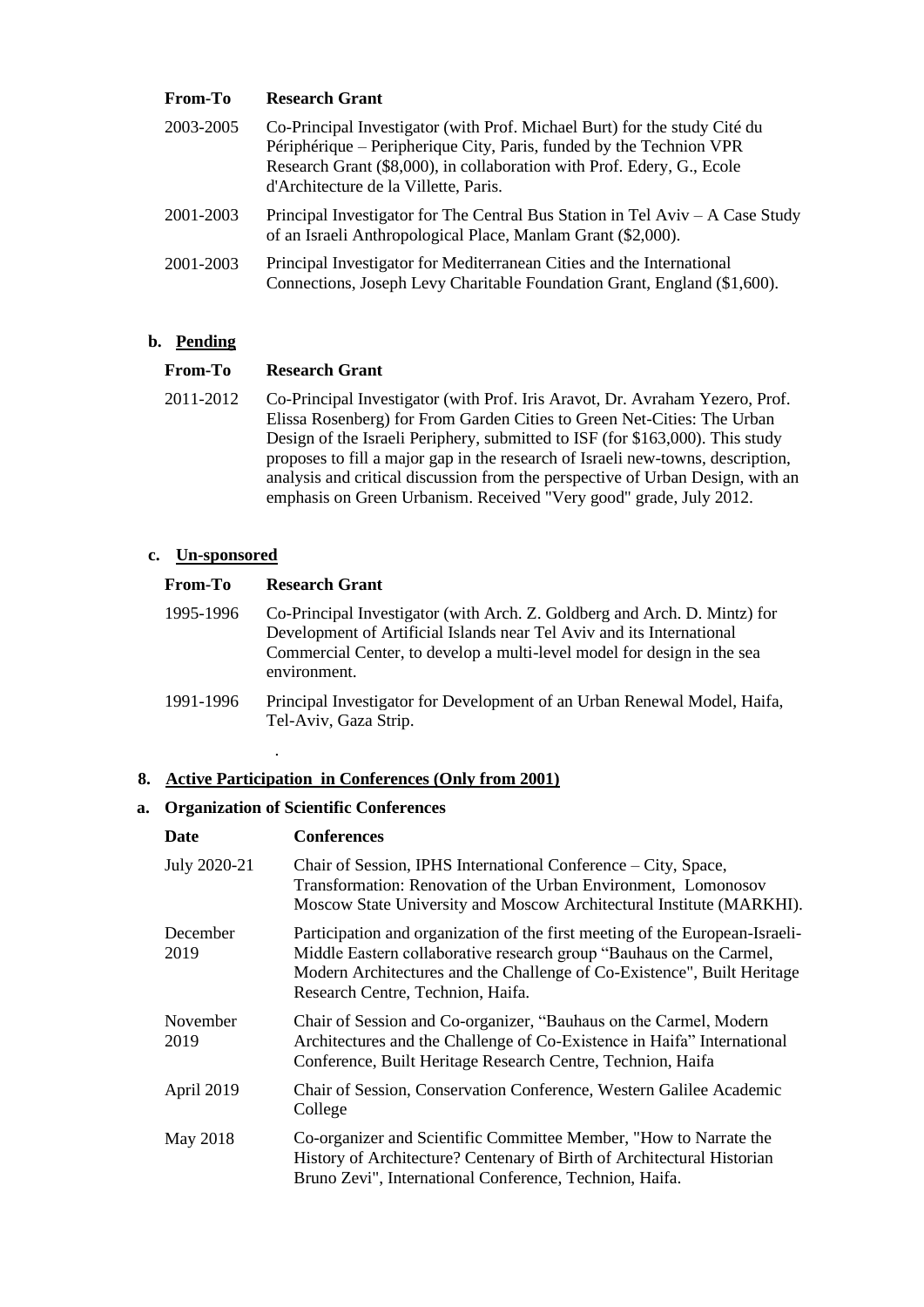| <b>Date</b>       | <b>Conferences</b>                                                                                                                                                                                                                                                                       |
|-------------------|------------------------------------------------------------------------------------------------------------------------------------------------------------------------------------------------------------------------------------------------------------------------------------------|
| March 2018        | Chair, Initiator and Organizer, "Architecture and Revolution" Symposium,<br>Technion, Haifa.                                                                                                                                                                                             |
| September<br>2016 | Co-organizer, Chair of Session, "The Architect and the Planner Richard<br>Kauffmann and the Zionist Project" Symposium, Van Leer Institute,<br>Jerusalem.                                                                                                                                |
| May 2016          | Co-organizer, Scientific Committee Member and Chair of Session,<br>"Ideal(ist) Education", Docomomo Israel Conference, Technion, Haifa.                                                                                                                                                  |
| <b>July 2015</b>  | Co-organizer and Scientific Committee Member, "In honor of Prof.<br>Gilbert Herbert: Researcher, Teacher, Colleague, Friend", Symposium,<br>Technion, IIT, Haifa.                                                                                                                        |
| February 2014     | Chair, Initiator, Organizer and Scientific Committee Member, "On the<br>verges of Modernism – the Jewish contribution to local architectures at the<br>beginning of the 20th century", Symposium, Technion, Haifa.                                                                       |
| August 2011       | Conference's Steering Committee and Jury Member, Student Design<br>Competition, "Our Living Heritage: Industrial Buildings and Sites of Asia",<br>mAAN 2011 International Conference, Seoul, Korea.                                                                                      |
| June 2010         | Co-organizer, Scientific Committee Member and Chair of Session, "PLiC -<br>Public Life in In-Between City", International Conference, Technion, Haifa<br>(with Prof. Iris Aravot).                                                                                                       |
| <b>July 2009</b>  | Initiator, Co-organizer, Conception and Scientific Consultation, "L'Urbain à<br>l'Humain, le Centenaire de Tel Aviv", Tel Aviv 100, Paris, l'Espace des<br>Blancs Manteaux, International Art Exhibition and symposium, Paris.                                                           |
| March 2008        | Chair, Initiator, Organizer and Scientific Committee Member, "Richard<br>Kauffmann and the Zionist Project", International Conference, Technion,<br>Haifa.                                                                                                                               |
| March 2008        | Co-organizer, "Green Bridges: People - Land - Ecology in Times of<br>Climate Change", University of Göttingen, Germany, and Faculty of<br>Architecture and Town Planning, Technion, International Workshop and<br>Tour (with Liron Amdur).                                               |
| <b>May 2006</b>   | Co-organizer and Scientific Committee Member, "Architecture and Space:<br>Interdisciplinary Views, Workshop on Critical Research in Architectural<br>History and Theory", Faculty of Architecture and Town Planning, Technion<br>(with Dr. Alona Nitzan-Shiftan).                        |
| April 2006        | Organizer, Symposium in Memory of Aaron Kashtan, Faculty of<br>Architecture and Town Planning, Technion.                                                                                                                                                                                 |
| June 2005         | Scientific Committee Member, International Congress mAAN5, "Re-<br>thinking and Re-constructing Modern Asian Architecture", Istanbul, "West<br>Asian Researches".                                                                                                                        |
| April 2003        | Co-organizer, Haifa Heritage Symposium, "Haifa Year", Faculty of<br>Architecture and Town Planning, Technion.                                                                                                                                                                            |
| February 2002     | Co-organizer, "The International Workshop on Mediterranean Cities",<br>Montpellier-Haifa, Ecole d'Architecture, Montpellier, 2004, (with Prof.<br>Michel Barrès and Prof. Danièle Gay, the Dean, Ecole d'Architecture<br>Languedoc-Roussillon).                                          |
| February 2001     | Co-organizer, International Workshop, Technical University, Istanbul,<br>"Technical Investigations in Rehabilitation", Co-organizer (with Prof. Nur<br>Akin and Prof. Mine Inceoglu, ITU, Istanbul, and Prof. Michel Barrès,<br>Ecole d'Architecture Languedoc-Roussillon, Montpellier). |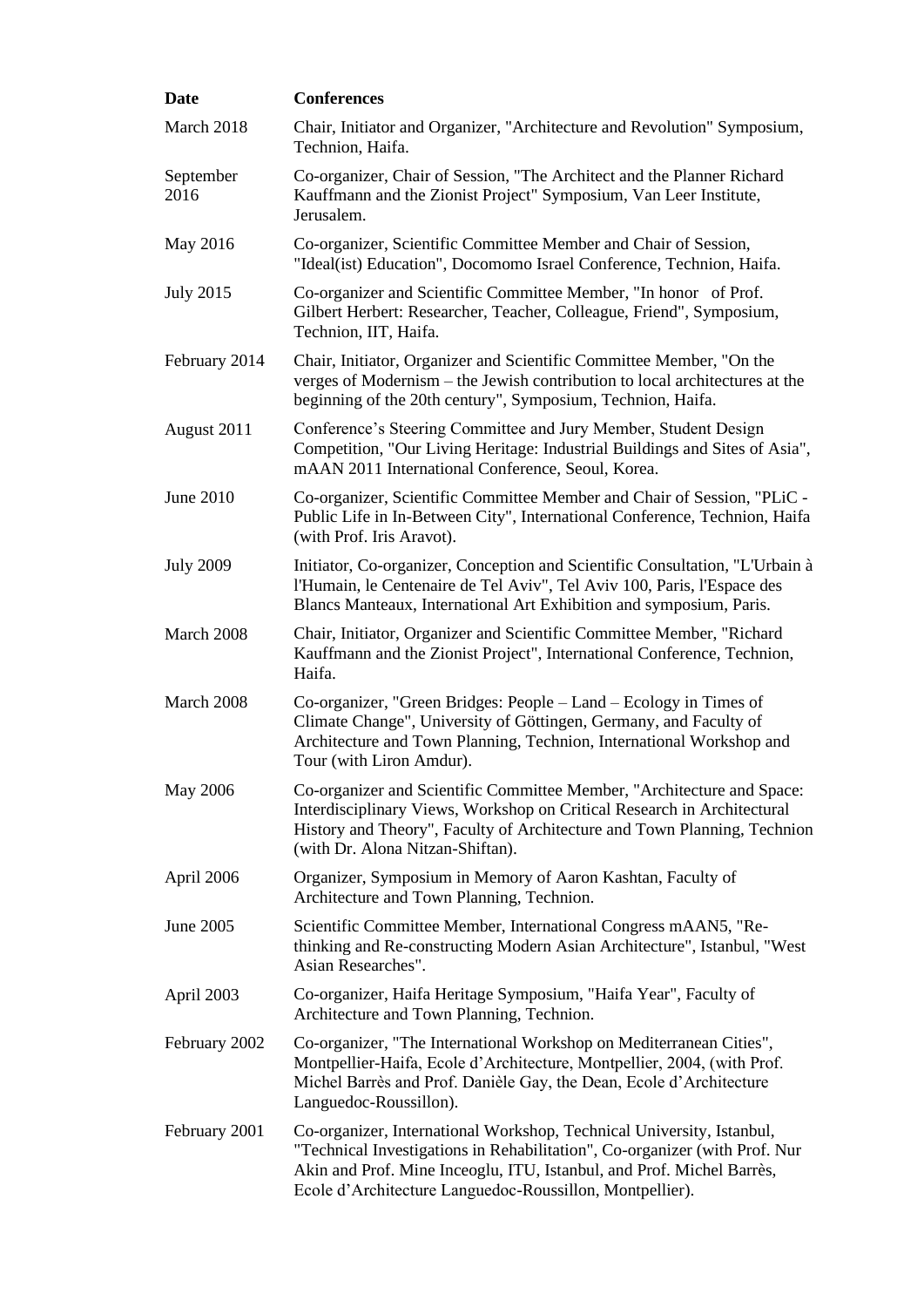# **b. Participation at Scientific and Professional Conferences**

| Date              | <b>Conferences</b>                                                                                                                                                                                              |
|-------------------|-----------------------------------------------------------------------------------------------------------------------------------------------------------------------------------------------------------------|
| June 2021         | The EAHN 6 International Conference, The University of Edinburgh,<br>Edinburgh College of Art, and participation at the EAHN Urban<br>Representations Group - International Workshop, Epstein-Pliouchtch, M.    |
| <b>June 2018</b>  | The Fifth EAHN International Conference, National Library of Estonia,<br>Tallinn, and participation at EAHN board meetings.                                                                                     |
| <b>June 2018</b>  | Russian Academy of Science, (RAN), St. Petersburg, "International<br>Readings on Etkind "Conference                                                                                                             |
| May 2018          | " How to Narrate the History of Architecture? Centenary of Birth of<br>Architectural Historian Bruno Zevi", International Conference, Technion,<br>Haifa.                                                       |
| March 2018        | "Architecture and Revolution" Symposium, Technion, Haifa.                                                                                                                                                       |
| May 2017          | Jerusalem, "History in Conflicts" International Conference, EAHN, Van<br>Leer Institute, Jerusalem.                                                                                                             |
| February 2017     | Potsdam, Berlin, ZZF, Centre for Contemporary History, Potsdam,<br>International Workshop, "How long are New Towns New?"                                                                                        |
| <b>June 2016</b>  | The EAHN 4 International Conference, Dublin Castle, International<br>Conference Centre, Dublin, and participation at EAHN board meetings.                                                                       |
| May 2016          | Docomomo Israel Conference, Technion, Haifa "Ideal(ist) Education in<br>Architecture".                                                                                                                          |
| March 2016        | EAHN Conference, and participation at EAHN board meetings, Paris,<br>INHA meetings, Paris.                                                                                                                      |
| <b>June 2014</b>  | The EAHN 3 International Conference, Turin. Architecture Department<br>of the Turin Politecnico, and participation at EAHN board meetings                                                                       |
| February 2014     | On the verges of Modernism – the Jewish contribution to local<br>architectures Conference, Technion, Haifa: Epstein-Pliouchtch, M.,<br>Architecture of rural settlements in Eretz Israel (with Abramovich, T.). |
| June 2012         | The EAHN 2 International Conference, Palais des Académies, Brussels.<br>and participation in EAHN Urban Image group -International Workshop,<br>Epstein-Pliouchtch, M.                                          |
| August 2011       | mAAN8 International Conference, Our Living Heritage, Seoul University,<br>Seoul, Korea, including mAAN core meetings.                                                                                           |
| May 2009          | International Jerusalem Seminar in Architecture, Green Design, Jerusalem                                                                                                                                        |
| Nov. 2006         | mAAN6 International Conference, Our modern, Tokyo University, Tokyo,<br>Japan, including mAAN core meetings.                                                                                                    |
| <b>July 2005</b>  | UIA (International Union of Architects) International Congress, Grand<br>Bazaar, Istanbul.                                                                                                                      |
| Sept. 2004        | 8th International DOCOMOMO Conference, Import-Export: Postwar<br>Modernism in an Expanding World, 1945-1975, Columbia University, New-<br>York.                                                                 |
| May 2004          | International Jerusalem Seminar in Architecture, Material and Craft,<br>Jerusalem, including participation in Workshops.                                                                                        |
| September<br>2002 | 7th International DOCOMOMO Conference, Image, Use and Heritage: The<br>Reception of Architecture of the Modern Movement, UNESCO, Paris.                                                                         |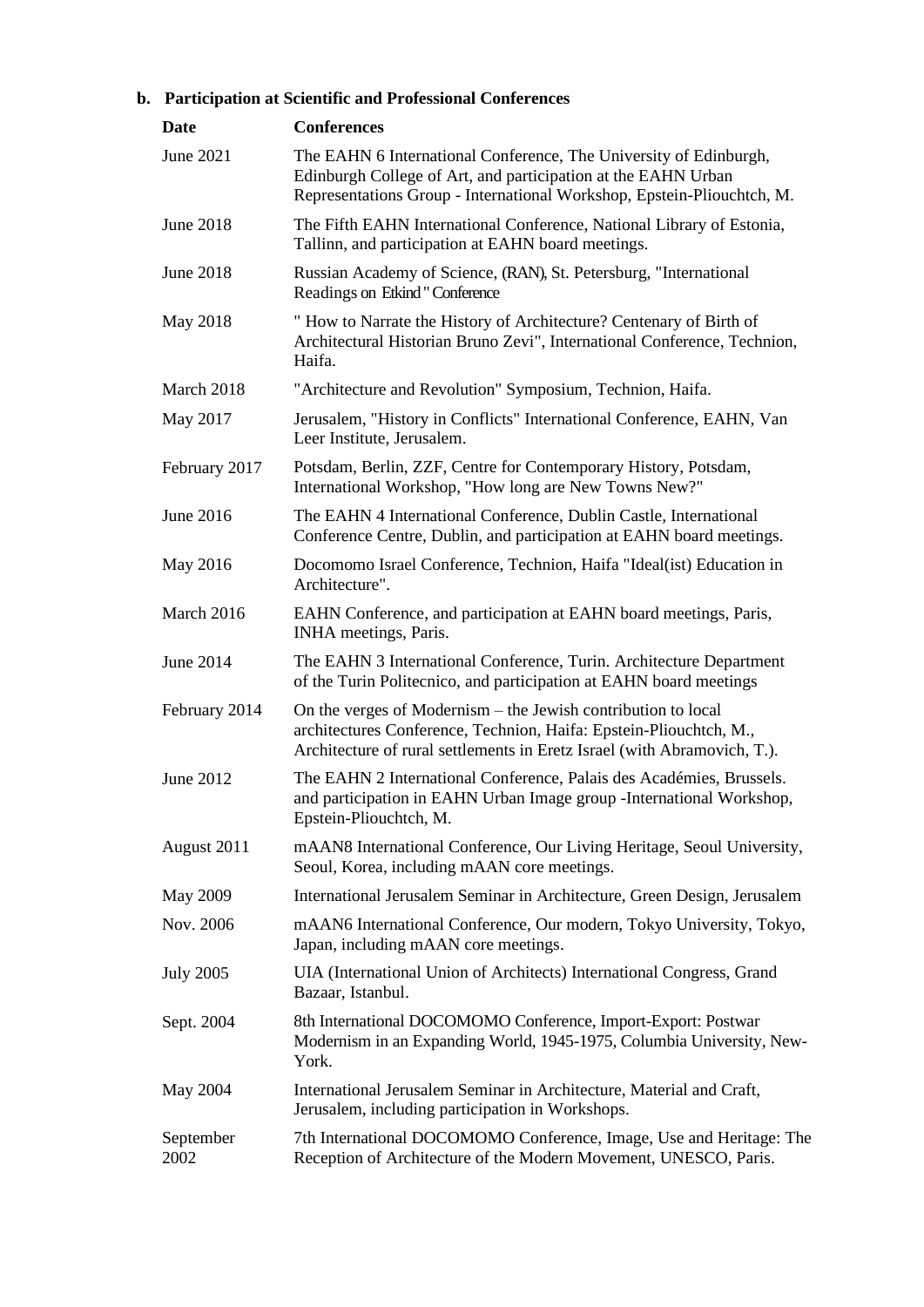# **c. Invited Talks at Scientific Conferences**

| Date              | <b>Conferences</b>                                                                                                                                                                                                                                                                                    |
|-------------------|-------------------------------------------------------------------------------------------------------------------------------------------------------------------------------------------------------------------------------------------------------------------------------------------------------|
| February 2017     | International Workshop, How Long are New Towns New?                                                                                                                                                                                                                                                   |
|                   | European Post-War New Towns as Authentic Places in Comparative<br>Perspective, ZZF, Centre for Contemporary, History, Potsdam, Germany:<br>Epstein-Pliouchtch, M, "Tel Aviv's "White City" Myth: Canonization of the<br>Modernist Heritage".                                                          |
| June 2015         | International Conference 'The Transfer of Modernity'', Bauhaus-University,<br>Weimar, Germany: Epstein-Pliouchtch, M., Le Corbusier and the Young<br>Jewish Architects.                                                                                                                               |
| <b>July 2012</b>  | Harry Stern and Architectural Modernism in Bucharest, International<br>Conference, Technion, Haifa: Epstein-Pliouchtch, M., Le Corbusier and the<br>Young Zionist Architects.                                                                                                                         |
| August 2011       | mAAN8 International Conference, Our Living Heritage, Seoul University,<br>Seoul, Korea: Epstein-Pliouchtch, M. Student competition on Industrial<br>Heritage, Jury session.                                                                                                                           |
| January 2011      | International Symposium (COST-Action IS0904 - European Architecture<br>beyond Europe), The Printed Media and the Construction of a Canon,<br>Faculty of Architecture, Delft University of Technology, Delft, TU:<br>Epstein-Pliouchtch, M., Fainholtz, T. The Journal Habinyan and Julius<br>Posener. |
| September<br>2006 | Technical University, ITU, Istanbul, 1st DOCOMOMO International<br>Workshop, Urban Preservation and Renovation, Invited Tutor.                                                                                                                                                                        |
| 2002-2003         | Paris, Ecole d'Architecture de la Villette, Architecture Student Final<br>Project, Supervisor.                                                                                                                                                                                                        |
| February 2001     | Technical University, ITU, Istanbul, Mediterranean International<br>Workshop, Urban Renovation, Invited Tutor                                                                                                                                                                                         |
| January 2008      | International Symposium, Mediterranean Aspirations in European<br>Modernism, Zentralinstitut für Kunstgeschichte (ZI), München, Germany:<br>Epstein-Pliouchtch, M. The Spread of Le Corbusier Ideas in Europe<br>between the Two World Wars.                                                          |
| Sept. 2008        | DOCOMOMO 10 International Conference, Delft TU, Delft and<br>Rotterdam: Epstein-Pliouchtch, M., Bauhaus, Dessau, Master's houses<br>Reconstruction, Discussion and debate, the Round-table Session.                                                                                                   |
| June 2007         | Colloquium for Architecture and Art History, gta Institute, ETH, Zurich:<br>Epstein-Pliouchtch, M., Fainholtz, T. Le Corbusier and the Zionist<br>Movement.                                                                                                                                           |
| June 2005         | mAAN5 International Congress, Re-thinking and Re-constructing Modern<br>Asian Architecture, Special Session West Asian Researches, Technical<br>University, ITU, Istanbul: Epstein-Pliouchtch, M. Exercises in Modernity<br>in the Holy Land.                                                         |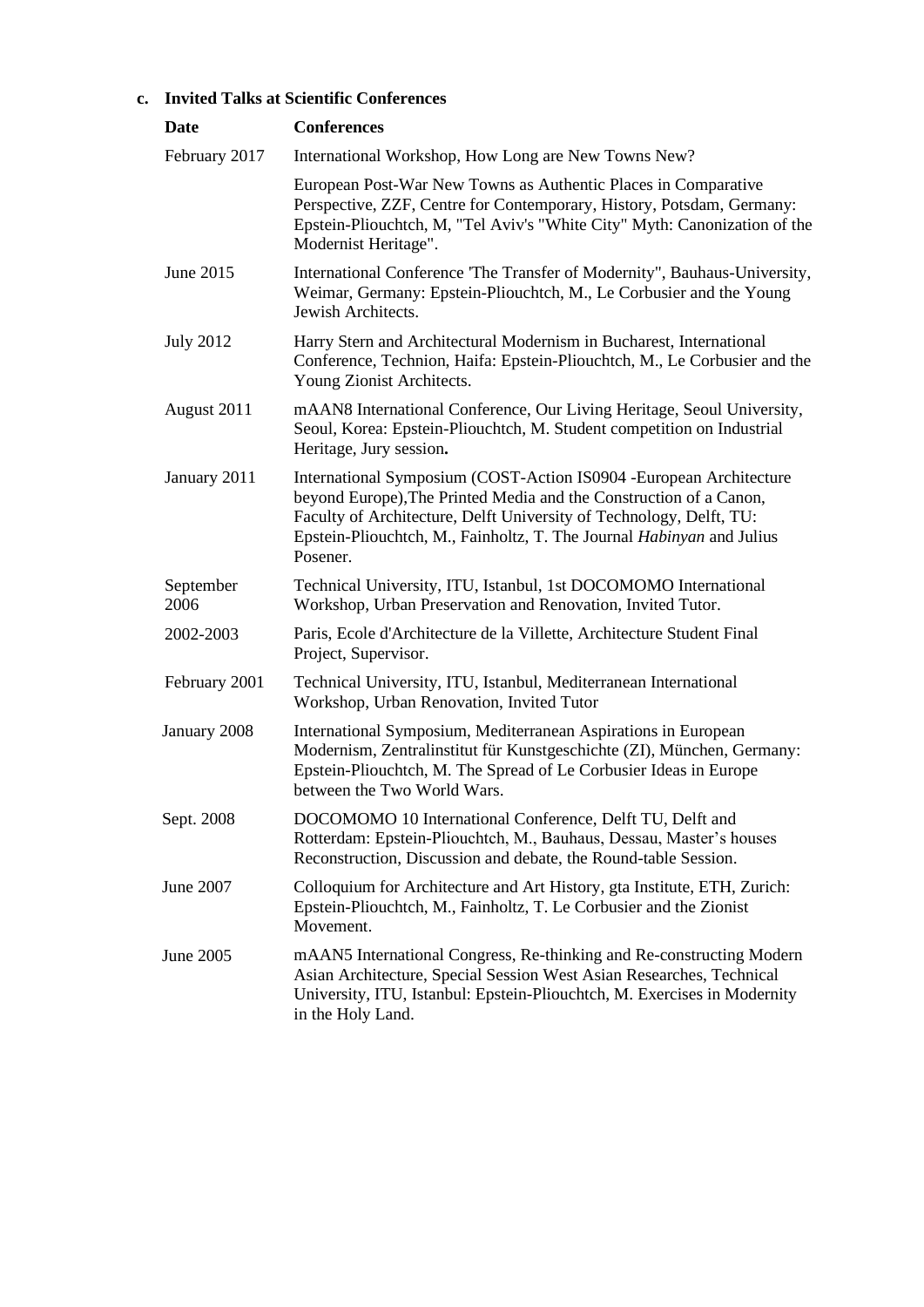# **d. Invited Guest Lectures**

| Date          | <b>Conferences</b>                                                                                                                                                                          |
|---------------|---------------------------------------------------------------------------------------------------------------------------------------------------------------------------------------------|
| March 2009    | The Mythology of Le Corbusier, Chandigarh Architectural College,<br>Chandigarh, India.                                                                                                      |
| May 2006      | The Ornament and the Façade of the Contemporary Building, The Israel<br>Architectural Association, Jaffo (Beimel, Sh., Epstein-Pliouchtch, M.)                                              |
| February 2002 | Urban Renovation, Ecole d'Architecture Languedoc-Roussillon,<br>Montpellier (Invited by Prof. Michel Barrès and Prof. Danièle Gay, the<br>Dean, Ecole d'Architecture Languedoc-Roussillon). |

# **9. Positions Held**

| <b>Academic</b> |                                                                                                                                                              |
|-----------------|--------------------------------------------------------------------------------------------------------------------------------------------------------------|
| 2010-Present    | Conservation Department, Western Galilee College. History, Theory and<br>Criticism of Architecture; Urban Design. Senior Lecturer.                           |
| 2001-2008       | Faculty of Architecture and Town Planning, Technion, Haifa. History,<br>Theory and Criticism; Urban Design. Senior Lecturer.                                 |
| 2008-Present    | Faculty of Architecture and Town Planning, Technion, Haifa. History,<br>Theory and Criticism; Urban Design, Adjunct Senior Lecturer.                         |
| 1998-2002       | The David Azrieli School of Architecture, Tel-Aviv University. History,<br>Theory and Criticism; Basic Design. Adjunct Senior Lecturer.                      |
| 1999-2001       | Faculty of Architecture and Town Planning, Technion, Haifa. History,<br>Theory and Criticism; Urban Design. Adjunct Senior Lecturer.                         |
| 1996-1999       | Faculty of Architecture and Town Planning, Technion, Haifa.<br>Architectural Design. Adjunct Teaching Associate.                                             |
| 1995-1998       | The David Azrieli School of Architecture, Tel-Aviv University. History,<br>Theory and Criticism; Basic Design. Adjunct Lecturer.                             |
| 1985-1991       | Faculty of Architecture and Town Planning, Technion, Haifa. History,<br>Theory and Criticism; Architectural and Basic Design. Adjunct Teaching<br>Associate. |
| 1985-1991       | Faculty of Architecture and Town Planning, Technion, Haifa. History,<br>Theory and Criticism. Doctorate Fellow.                                              |
| 1981-1984       | Faculty of Architecture and Town Planning, Technion, Haifa. Teaching<br>Assistant.                                                                           |

# **Short-Term Academic Appointments**

# **Professional**

# **List of Projects - See pp. 12-16.**

| 1981-Present | M. Epstein-Pliouchtch (Roziner) - Architecture $&$ Town Planning.<br>Independent Architect.     |
|--------------|-------------------------------------------------------------------------------------------------|
| 1994-1995    | Barely-Cassif Architects & Town Planners, Tel-Aviv. Principal Architect<br>and Town Planner.    |
| 1985-1994    | S. Margolin Architecture & Town Planning Office, Tel-Aviv. Chief<br>Architect and Town Planner. |
| 1983-1985    | S. Margolin Architecture & Town Planning Office, Tel-Aviv. Architect<br>and Town Planner.       |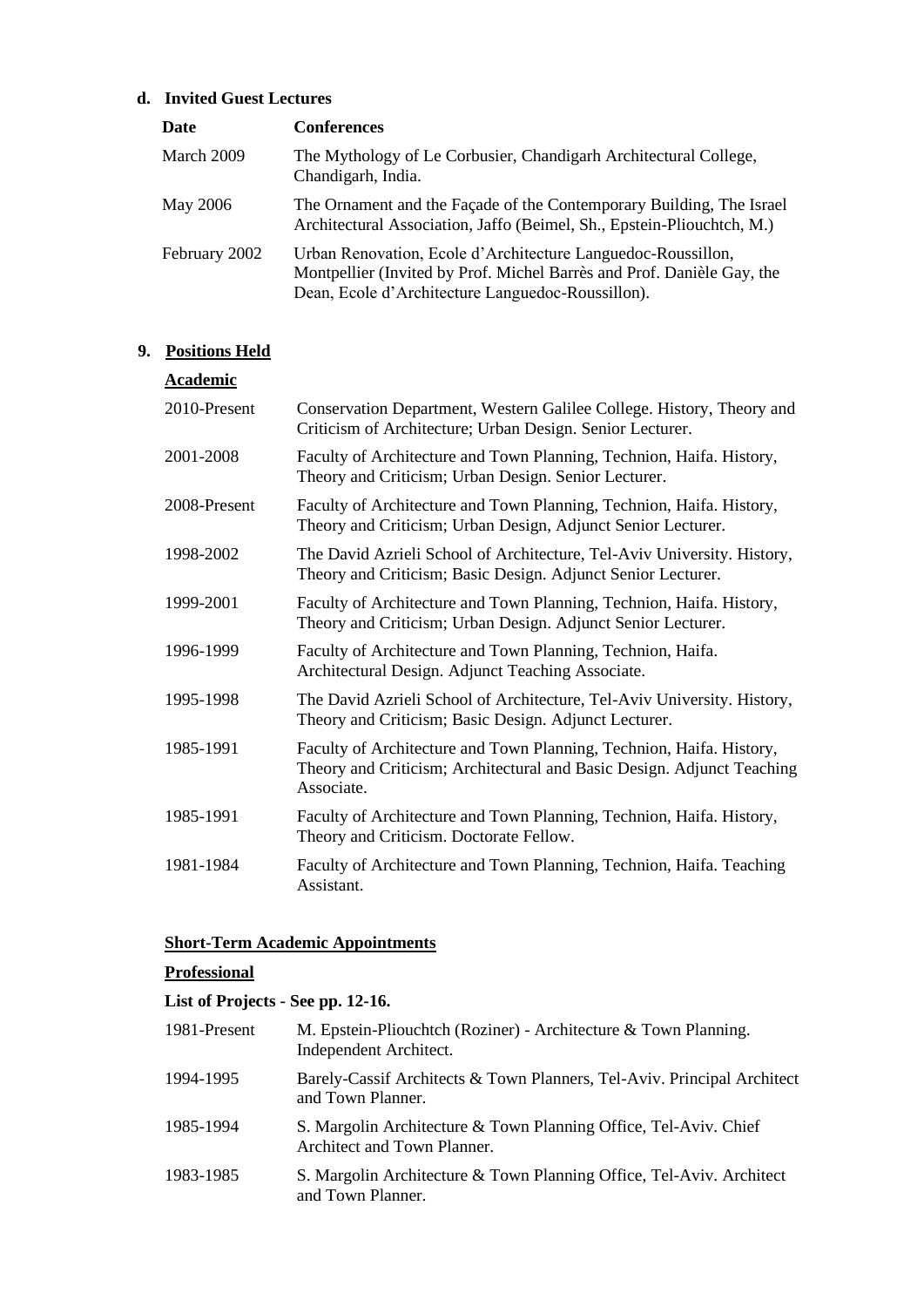- 1981-1982 S. Tuchler Architecture, Herzliya. Architect and Town Planner.
- 1980-1981 Greenhaus Architecture, Tel-Aviv. Architect.

### **Administrative, Technion**

| 2003-2008 | Head of the Architectural Heritage Research Centre, Faculty of<br>Architecture and Town Planning, Technion, Haifa. |
|-----------|--------------------------------------------------------------------------------------------------------------------|
| 2008-2009 | Chair of Prize Committee, Faculty Graduate Workshops.                                                              |
| 2006-2008 | Chair of Faculty Library Committee, Technion, Haifa.                                                               |
| 2005-2008 | Chair of Scholarship Committee for Graduate Program in Architecture<br>and Town Planning.                          |
| 2005-2008 | Faculty Liaison with the International Exchange Student Program at the Technion.                                   |

#### **Editorial**

| 2008-Present | <b>Israel correspondent</b> , International <i>EAHN</i> Journal (European |
|--------------|---------------------------------------------------------------------------|
|              | Architectural History Network) – ETH, Zurich, Paris, France – Delft,      |
|              | Holland.                                                                  |

# **Honorary**

| 2001-2003 | Joseph Levy Charitable Foundation (England) Academic Lectureship in<br>Architecture and Town Planning, Technion. |
|-----------|------------------------------------------------------------------------------------------------------------------|
| 1987      | CNRS Scholars' Exchange Fellow, France (Paris, University VIII).                                                 |
| 1987-1988 | Gurtwirt Fellow, Technion, Haifa.                                                                                |

#### **10. Additional Professional Experience**

1981-Present Marina Epstein-Pliouchtch (Roziner) - Architecture & Town Planning.

## **A. Special Professional Projects**

## **Commissioned**

| 2006       | <b>Urban Renovation - International Group Project Proposal: "How to</b><br>Preserve a Housing Utopia: The Documentation and Sustainability of<br>Modern Heritage, Case Study: "Ataköy - Istanbul", "Building<br>Environment" Group Project (with architects Stefan Breitling - Berlin,<br>Alex Dill - Karlsruhe, Ela Gönen - Istanbul, Emel Kayin - Izmir). |
|------------|-------------------------------------------------------------------------------------------------------------------------------------------------------------------------------------------------------------------------------------------------------------------------------------------------------------------------------------------------------------|
| Sept. 2006 | <b>Presentation</b> of "Ataköy – Istanbul" Project before the DOCOMOMO<br>International Conference, ITU, Istanbul.                                                                                                                                                                                                                                          |
|            | <b>Sponsored - Architectural Design and Planning</b>                                                                                                                                                                                                                                                                                                        |
| 2002-2003  | Development of "La Cité du Périphérique, Paris" Project Proposal (with<br>Prof. Michael Burt, Technion, Haifa, and Prof. Georges Edery, Ecole<br>d'Architecture de la Villette, Paris), funded by Technion, Haifa and Ecole<br>d'Architecture de la Villette, Paris.                                                                                        |
|            | March 2003 <b>Prosentation</b> before Paris Vice - Mayor, Pierre Mansart, on Guidelines for                                                                                                                                                                                                                                                                 |

March 2003 **Presentation** before Paris Vice - Mayor, Pierre Mansart, on Guidelines for Development of "La Cité du Périphérique, Paris" Project Proposal (with Prof. Michael Burt, Technion, Haifa, and Prof. Georges Edery, Ecole d'Architecture de la Villette, Paris), Hotel de Ville, Paris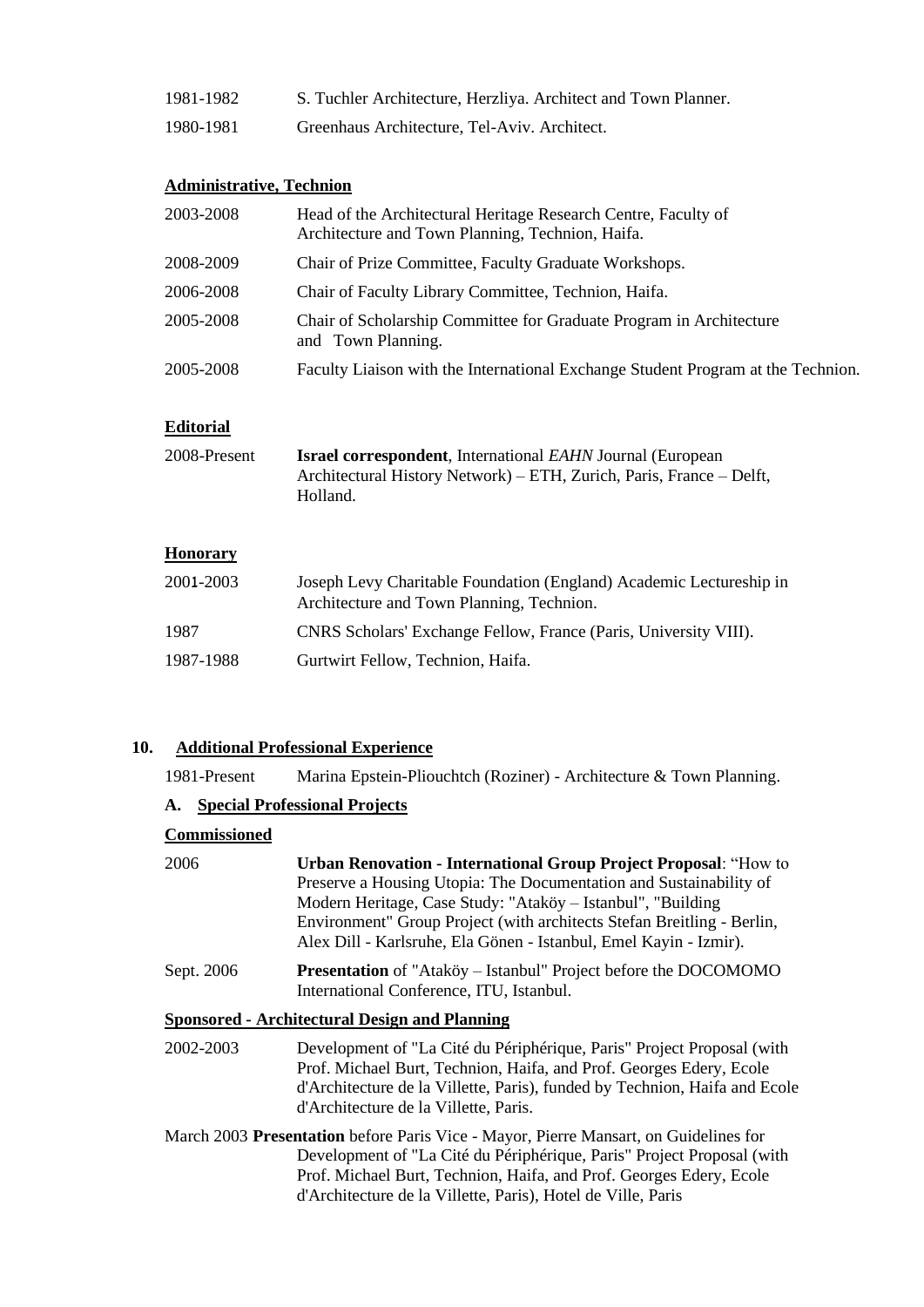## **B. Architectural Design**

#### **Commissioned**

#### **Private Houses and Projects**

Oppenstein House, Savyon, 260 m<sup>2</sup>, 1992, proposal. Kuznetzov House, Motza, 600 m<sup>2</sup>, including interior design, 1991, completed. Dr. Palchik House, Tal - El, the Galilee,  $140 \text{ m}^2$ ,  $1985$ , completed. Grosman House, Elkana, the Samaria, 250 m<sup>2</sup>, 1981, completed.

#### **Interior Design for Houses and Apartments**

Polyakov Apartment, Paris, 220 m<sup>2</sup>, 1989, completed. Dr. Carmeli Apartment, Ramat - Gan, 260 m<sup>2</sup>, 1987, completed.

#### **Theater Stage Design**

Klyachkin Performance, Hamam Theater, Jaffo, 1993, completed.

#### **Competitions**

#### **International Competitions**

International Celt Centre, Lorient, Bretagne, France, 1998 (with B. Mallul, D. Mintz).

City Center of Santa Clarita, California, USA, 1991 (with D. Mintz).

Museum of Acropolis, Athens, Greece, 1990 (with D. Mintz).

Rehabilitation Project in a Degraded Urban Environment, Wadi el Nisnas, Haifa,

UIA International Competition, Warsaw, Poland, 1981 (1st Technion prize - with S. Raved, R. Margolin).

## **Israeli Competitions**

Modiin Education Center, Modiin, 1993 (with D. Mintz). Senate Complex, Tel-Aviv University, 1989 (prize - with D. Mintz). Hazerim Quarters, Beer Sheba, 1989 (prize).

## **Un-sponsored** - **Architectural Design and Planning**

Development of Urban Renewal Model, Haifa, Tel-Aviv, Gaza strip, 1991-1996, proposal.

Development of Artificial Islands near Tel Aviv, International Commercial Center, 1995- 1996, proposal (with Z. Goldberg and D. Mintz).

## **C. Architectural Design and Planning**

1994-1995 Barely-Cassif Architects & Town Planners, Tel-Aviv

### **M. Epstein (Roziner) - Principal Architect & Town Planner**

## **Architectural Design**

#### **Commissioned**

Modiin Dwelling Projects "Savyonei Modiin", 465 dwelling units, 1994-1995, completed.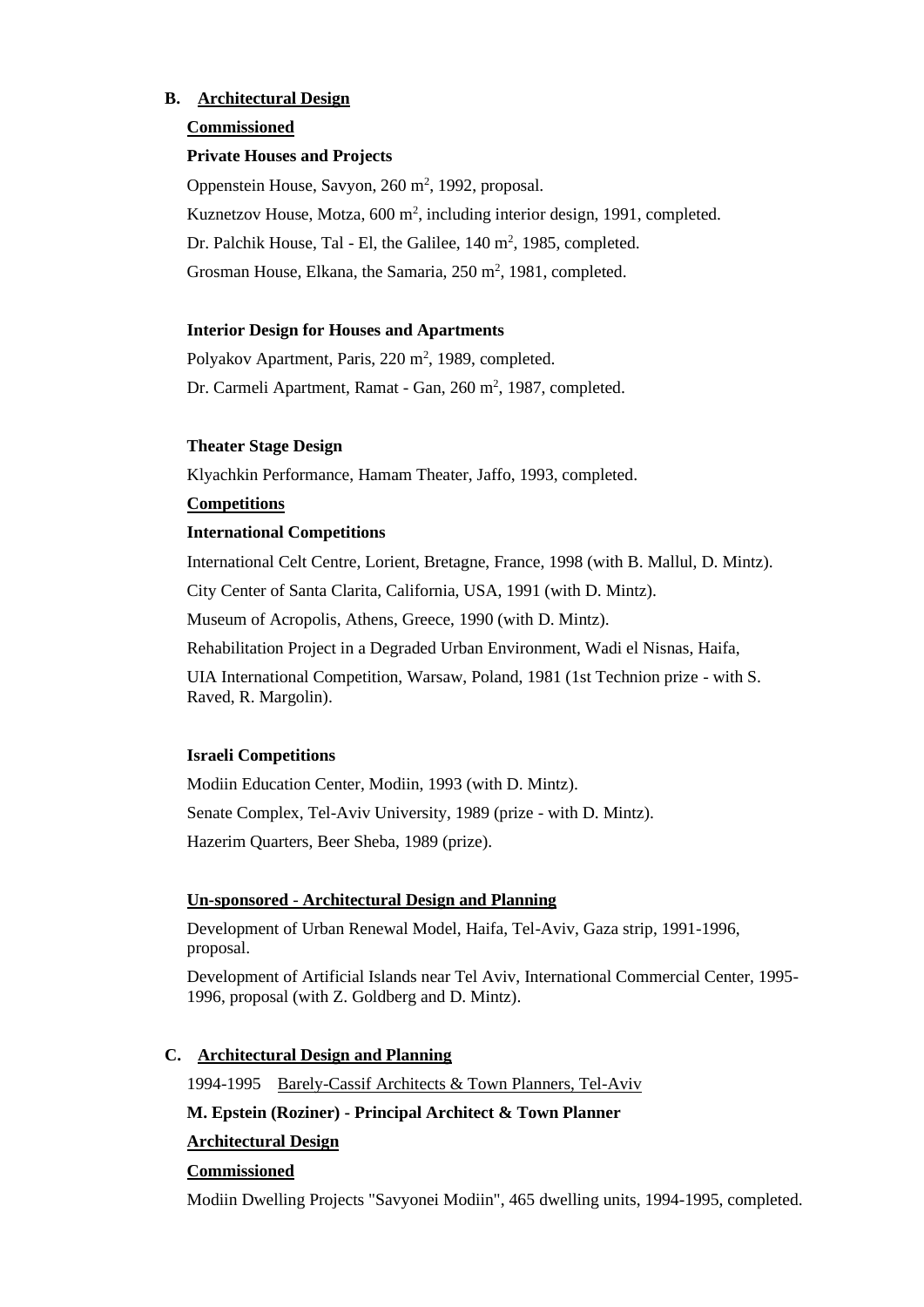Principal Architect.

"Galei Gil" ("City Tower") 40 storey Hotel and Commercial Project, Ramat-Gan, Tshuva, 1995, first phase design (later completed). Project Architect.

Zichron-Yacov Resort Village, Hotel, Cottages, Commercial Center, 1995, proposal. Project Architect.

Netanya Beach Hotel Project, Tshuva, first phase design (later completed). 1994, proposal. Project Architect.

#### **Planning**

#### **Master Plans**

Zichron - Yacov Resort Village, 1995, Project Architect, approved.

Jaffo - Maccabi Area Project, 1995, Project Architect, approved.

Modiin Dwelling Projects "Savyonei Modiin", Africa-Israel, 465 dwelling units, 1994- 1995, Presentation of Modiin Dwelling Projects before the Regional Planning and Building Commission, Ministry of Building, Jerusalem, Weekly, Feb. - Apr. 1995, Principal Architect, approved.

Ramat HaSharon Industrial Zone, 1994, Project Architect, approved.

1985-1994 S. Margolin Architecture & Town Planning Office, Tel-Aviv

#### **M. Epstein (Roziner) - Chief Architect and Town Planner**

#### **Architectural Design**

#### **Commissioned**

Military Administrative Buildings, Gaza Strip, Mashov-Erez, 1992-1993, completed. Chief Architect.

Ten-storey Dwelling Buildings, Ashdod, 1992, completed. Project Architect.

"Givat Ha-Irusim" Neighborhoods, Nidar, Netanya, 196 units, 1991-1992, completed. Chief Architect.

Municipality Complex, Kiryat-Ono, 1990-1991, proposals.

Dwelling Project, Mivne Gazit, Beit-Eliezer, Hadera, 170 units, 1989, completed. Project Architect.

Dwelling Project, Mivne Gazit, Pardes Hana, 108 units, 1988, completed. Project Architect.

Several Private Houses and Apartments, Tel-Aviv, Yavne, 1985-1994, completed. Projects' Architect.

#### **Competitions**

Village of Two-storey Houses, Zoran, 290 units, 1992, proposal.

Chief Architect.

Apartment Complex, Jerusalem, 120 units, 1991, proposal, Project Architect.

Primary School, Kiryat Gat, 1991, proposal, Project Architect.

#### **Planning**

#### **Master Plans**

Han-Yones, Gaza Strip, 90,000 inhabitants, 1989, Project Architect, approved.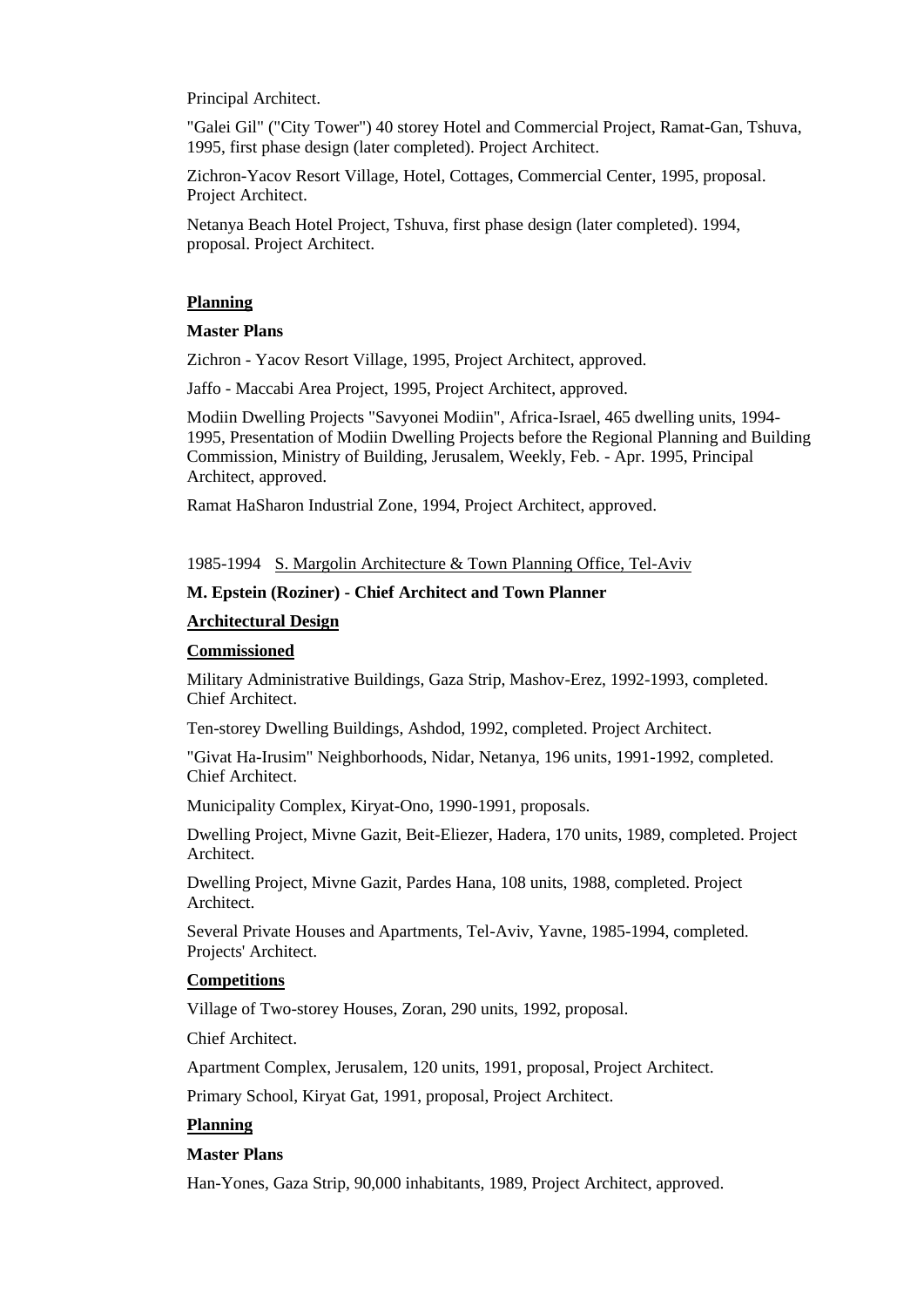New city near Kiryat Gat, 100,000 inhabitants, 1988, Project Architect, invited proposal.

#### **General Plans**

Arab Quarters, Han-Yones, Gaza Strip, 60,000 inhabitants, 1993-1994, Chief Architect, approved.

Eastern Villages, Gaza Strip, 60,000 inhabitants, 1993, Project Architect, approved.

Extension of El-Amal Neighborhoods, Han-Yones, 10,000 inhabitants, 1992, Project Architect, approved.

New "Western Quarters", Kiryat Gat, 20,000 inhabitants, 1989, Project Architect, approved.

Reconstruction of 3 Refugee Camps, Han-Yones, Gaza Strip, 35,000 inhabitants, 1989, Chief Architect, approved.

#### **Urban Design**

Pedestrian streets and squares, Ramle, Petach-Tikva, 1985-1986, completed, Projects' Architect.

1983-1985 S. Margolin Architecture & Town Planning Office, Tel-Aviv.

#### **M. Epstein (Roziner) - Project Architect and Town Planner**

#### **Architectural Design**

### **Commissioned**

Dwelling Project, Mivne Gazit, Hadera, 64 units, 1985, completed. Project Architect.

Several Private houses, 1983-1985, completed. Projects' Architect.

Development of New Types of Buildings for Religious population, Immanuel, 1984, proposal.

#### **Planning**

#### **General Plans**

Religious Western Quarters, Kiryat Gat, 1983, Project Architect, approved.

#### **Urban Reconstruction**

Reconstruction of Old Streets, Ramle, 1985, proposal.

#### **D. Artistic**

#### **Architectural Exhibitions**

#### **Commissioned**

| January<br>2019   | "Homage to Bauhaus 100", Students' Posters Exhibition, Faculty of<br>Architecture and Town Planning, Technion, Chair, Initiator and<br>Organizer.                                                 |
|-------------------|---------------------------------------------------------------------------------------------------------------------------------------------------------------------------------------------------|
| March-May<br>2018 | "Architecture and Revolution" Poster and Installations Exhibition,<br>Faculty of Architecture and Town Planning, Technion, Chair, Initiator<br>and Organizer.                                     |
| July-Aug.<br>2009 | L'Urbain à l'Humain, le Centenaire de Tel Aviv", Art Exhibition-Tel<br>Aviv 100, Paris, L'espace des Blancs Manteaux, Dr. Marina Epstein-<br>Pliouchtch - Conception and Scientific Consultation. |
| Sept.-Oct.        | Exhibition, ITU, Istanbul, METU, Ankara, 1st DOCOMOMO                                                                                                                                             |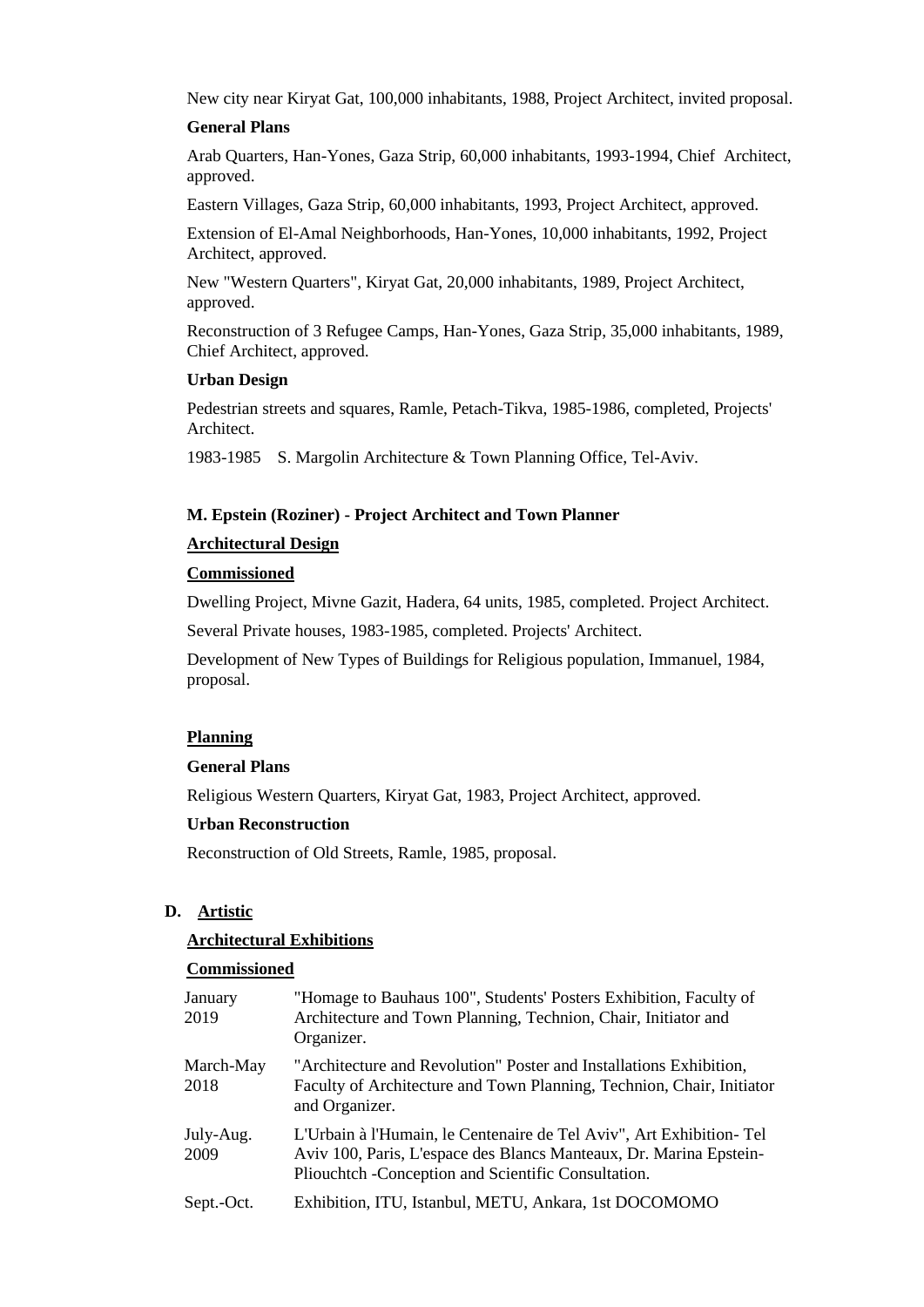| 2006     | International Workshop, Istanbul, "How to Preserve a Housing Utopia:<br>The Documentation and Sustainability of Modern Heritage, Case<br>Study: Ataköy – Istanbul", 3 panels presented: "Happy People in a<br>Housing Utopia", "Building Environment" Group Project (With<br>Architects Stefan Breitling - Berlin, Alex Dill - Karlsruhe, Ela Gönen -<br>Istanbul, Emel Kayin - Izmir, and others). |
|----------|-----------------------------------------------------------------------------------------------------------------------------------------------------------------------------------------------------------------------------------------------------------------------------------------------------------------------------------------------------------------------------------------------------|
| May 1992 | Exhibition, Morris Lewis Gallery, Jerusalem, funded by Bezalel                                                                                                                                                                                                                                                                                                                                      |

Gallery, Panels Presented: "Urban Metaphors" (with D. Mintz).

# **Commissioned Exhibitions of Competitions**

| April 2009 | International Exhibition, Tel Aviv 100 Green International Competition,<br>Student Project Supervisor, Golda Performance Center, Tel Aviv.                                                                             |
|------------|------------------------------------------------------------------------------------------------------------------------------------------------------------------------------------------------------------------------|
| 11/89-2/90 | Exhibition, The Genia Schreiber University Art Gallery, Tel-Aviv;<br>Technion, Haifa; and Bezalel Gallery, Jerusalem, "Winners of the Senate"<br>Complex Conceptual Competition, Tel-Aviv University" (with D. Mintz). |

March 1989 Exhibition, Israel Center of Building, Tel-Aviv, "Winners of Hazerim Quarters Beer Sheba Competition".

## **11. Scientific Areas of Specialization**

History and Theory of Architecture Urban Design Architectural and Urban Heritage Urban Renovation Jewish Contribution to Local Architectures Architecture and Philosophy

# **12. Miscellaneous**

### **Research Activities Abroad (last 10 years)**

| $9/19 - 10/19$ | Visiting Scholar, Moscow, Schusev Museum of Architecture,<br>Commune-housing Narkomphin's conservation works, Research trips<br>with Prof. Sokolov: Moscow region, Heritage of Mamontov and<br>Mororozov estates, Abramtzevo and Noginsk, Shahmatovo,<br>Alexander Block's estate, Conservation works. |
|----------------|--------------------------------------------------------------------------------------------------------------------------------------------------------------------------------------------------------------------------------------------------------------------------------------------------------|
| 4/19           | Visiting Scholar, Budapest, on the subject: "Jewish Contribution to<br>Budapest Modernist Architecture and Urban Design" (with Prof.<br>Rudolf Klein, Budapest).                                                                                                                                       |
| $6/18 - 7/18$  | Visiting Scholar, Tallinn, Helsinki, Russian Academy of Science, St.<br>Petersburg.                                                                                                                                                                                                                    |
| $2/16 - 3/16$  | Visiting Scholar, INHA, Paris, Archives of Modern Architecture,<br>IFA, Paris.                                                                                                                                                                                                                         |
| $9/14 - 10/14$ | Visiting Scholar, Berlin, Potsdam, Dessau, Nizhni Archives, on the<br>subject: "Germany, Jewish Contribution to Local Modern<br>Architecture".                                                                                                                                                         |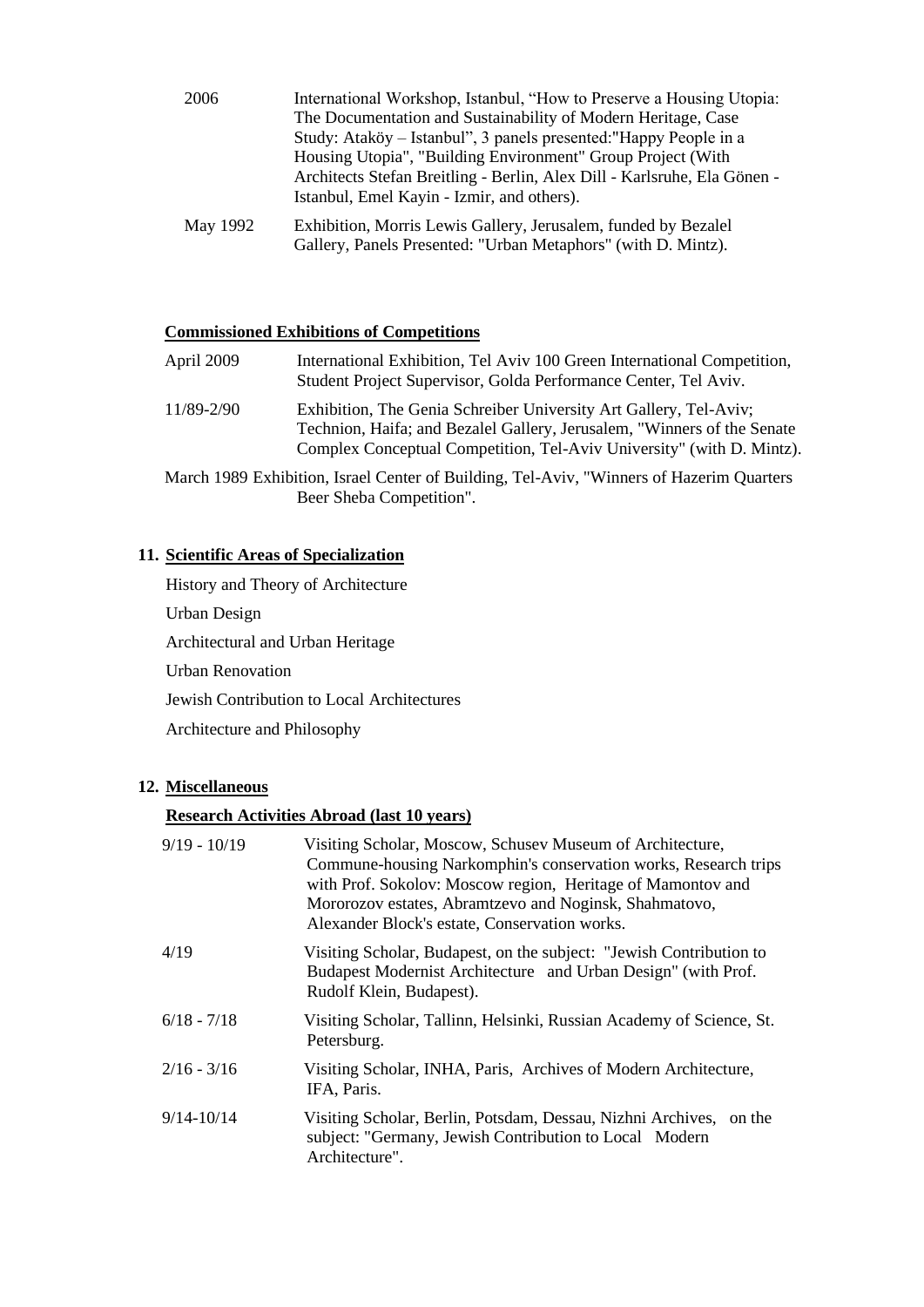| $9/13 - 10/13$ | Visiting Scholar, DAM, Frankfurt, Vitry Design Museum, Basel,<br>Archives.                                                                                                                                                                                                                                                                                        |
|----------------|-------------------------------------------------------------------------------------------------------------------------------------------------------------------------------------------------------------------------------------------------------------------------------------------------------------------------------------------------------------------|
| $4/08 - 10/08$ | Visiting Scholar on Sabbatical, Harvard University, Cambridge,<br>Mass., New York University, NY, Rotterdam, TU Delft.                                                                                                                                                                                                                                            |
| $7/06 - 8/06$  | Visiting Scholar, Institut Français d'Architecture (IFA) Archives of<br>Modern Architecture, Paris, on the subject "Anatole Kopp" (with Dr.<br>Anat Falbel, Sao Paolo University, Brazil).                                                                                                                                                                        |
| $9/04 - 10/04$ | Visiting Scholar, Archives - Library of Congress, Washington, D.C.;<br>Harvard University, Cambridge, Massachusetts; Columbia<br>University, New-York, on the subject: "Samuel Rosoff and Vladimir<br>Nabokov, the Architect and the Writer".                                                                                                                     |
| $8/03 - 10/03$ | Visiting Scholar, Atelier Parisien d'Urbanisme (APUR), Libraries<br>and Archives, Paris, on the subject: "Paris, Urban Renovation".                                                                                                                                                                                                                               |
| $2/03 - 3/03$  | Visiting Scholar, Ecole d'Architecture de la Villette, Paris ("La Cité<br>du Périphérique Développement, Paris" Project, with Prof. Michael<br>Burt, Technion, Haifa, and Prof. Georges Edery, Ecole<br>d'Architecture de la Villette, Paris) ; Paris, Ivry and Charenton,<br>Mairies, Libraries and Archives, on the subject: "Cité du<br>Périphérique - Paris". |

# **Memberships in Professional Societies**

| 2005-Present | Member, International mAAN (Modern Asian Architectural Network),<br>Member of mAAN Core Council, Tokyo, Japan.   |
|--------------|------------------------------------------------------------------------------------------------------------------|
| 2005-Present | Member, International EAHN (European Architectural History Network),<br>Paris, France – ETH, Zurich.             |
| 2002-Present | Member, International DOCOMOMO (Documentation and Conservation<br>of Modern Movement), Israel, France and Spain. |
| 2006-Present | Member, MIU Association (Movement for Israeli Urbanism), Israel.                                                 |
| 1981-Present | Member, Association of Engineers, Architects and Graduates of<br>Technological Sciences, Israel.                 |
| $\sim$       |                                                                                                                  |

# **Service**

# **1. To the Conservation studies department, Western Galilee Academic College**

| 2018-Present | Department Academic Consult Person for Students, Western Galilee<br>Academic College. |
|--------------|---------------------------------------------------------------------------------------|
| 2013-Present | Member, Department Teaching Committee, Western Galilee Academic<br>College.           |
| 2010-Present | Member, Department colloquium, Western Galilee Academic College.                      |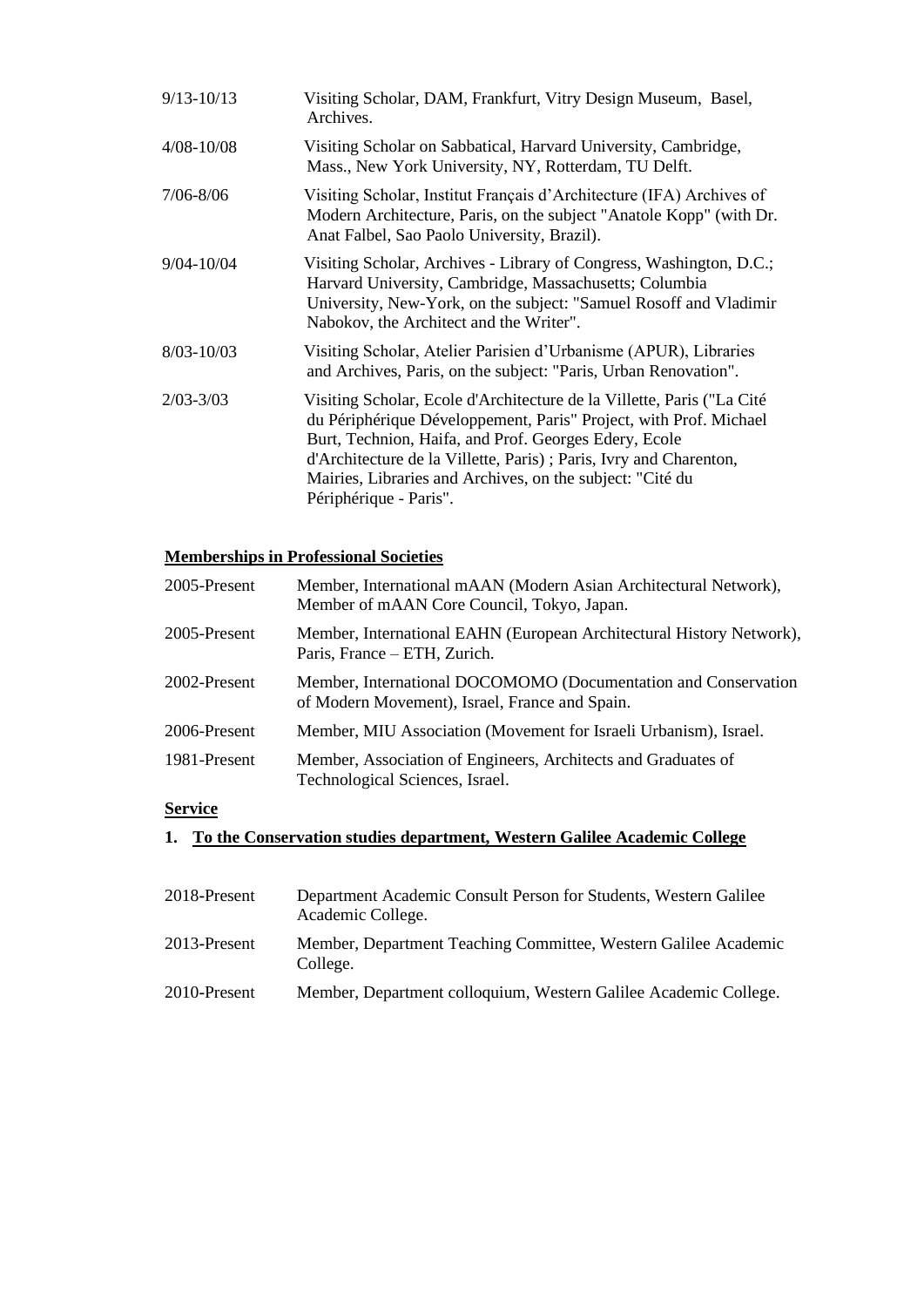#### **2. To the Faculty of Architecture and Town Planning, Technion, IIT**

| 2003-2008 | Head, Architectural Heritage Research Centre, Faculty of Architecture<br>and Town Planning, Technion, Haifa.            |
|-----------|-------------------------------------------------------------------------------------------------------------------------|
| 2008-2009 | Chair, Faculty Graduate Workshops Prize Committee.                                                                      |
| 2006-2008 | Chair, Faculty Library Committee.                                                                                       |
| 2005-2008 | Chair, Scholarship Committee for Graduate Program in Architecture and<br>Town Planning.                                 |
| 2001-2012 | Member, Architectural Heritage Research Centre' Council, Faculty of<br>Architecture and Town Planning, Technion, Haifa. |
| 2008-2009 | Member, Faculty Graduate Prize Committee.                                                                               |
| 2005-2008 | Faculty Contact Person with the International Exchange Student Program<br>at the Technion.                              |
| 2006-2008 | Member, Faculty Prize Committee.                                                                                        |
| 2006-2008 | Member, Faculty Teaching Committee.                                                                                     |
| 2006-2008 | Member, Appeal Committee for the Special Examination in Architecture.                                                   |
| 2001-2008 | Member, Graduate Committee, Program in Architecture and Town<br>Planning.                                               |
| 2003-2006 | Member, Faculty Library Committee.                                                                                      |
| 2003-2006 | Member, Faculty Approval Committee for the Special Examination in                                                       |
|           | Architecture.                                                                                                           |
| 2001-2003 | Member, Faculty Joint Committee of Staff - Students.                                                                    |
| 2001-2003 | Member, Faculty Teaching Committee.                                                                                     |

## **3. To the University**

#### **Reviewer of Research Proposals**

| 2005-Present                 | Referee for Tel-Aviv University, Faculty of the Arts, Department of Art<br>History, Azrieli Architecture School, Regarding Research Proposals for<br>Ph.D. Graduate Program. |
|------------------------------|------------------------------------------------------------------------------------------------------------------------------------------------------------------------------|
| 2006-Present                 | Referee for Ben-Gurion University of the Negev, Faculty of Humanities<br>and Social Sciences:                                                                                |
| 2002-Present                 | Referee for the Open University Academic Textbooks.                                                                                                                          |
| 1995-2002                    | Member, Appeal Committee for the Special Examination in Architecture,<br>Tel-Aviv University                                                                                 |
| <b>Journal Correspondent</b> |                                                                                                                                                                              |

2008-Present Israel correspondent, International *EAHN* (European Architectural History Network) Journal – Paris, France – Delft, Holland – ETH, Zurich.

#### **Reviewer for Journals and Publishing Houses**

- 2008-Present Referee for the *Docomomo Journal*, Paris, France, Barcelona, Spain.
- 2006-Present Referee for the Schocken Publishing House.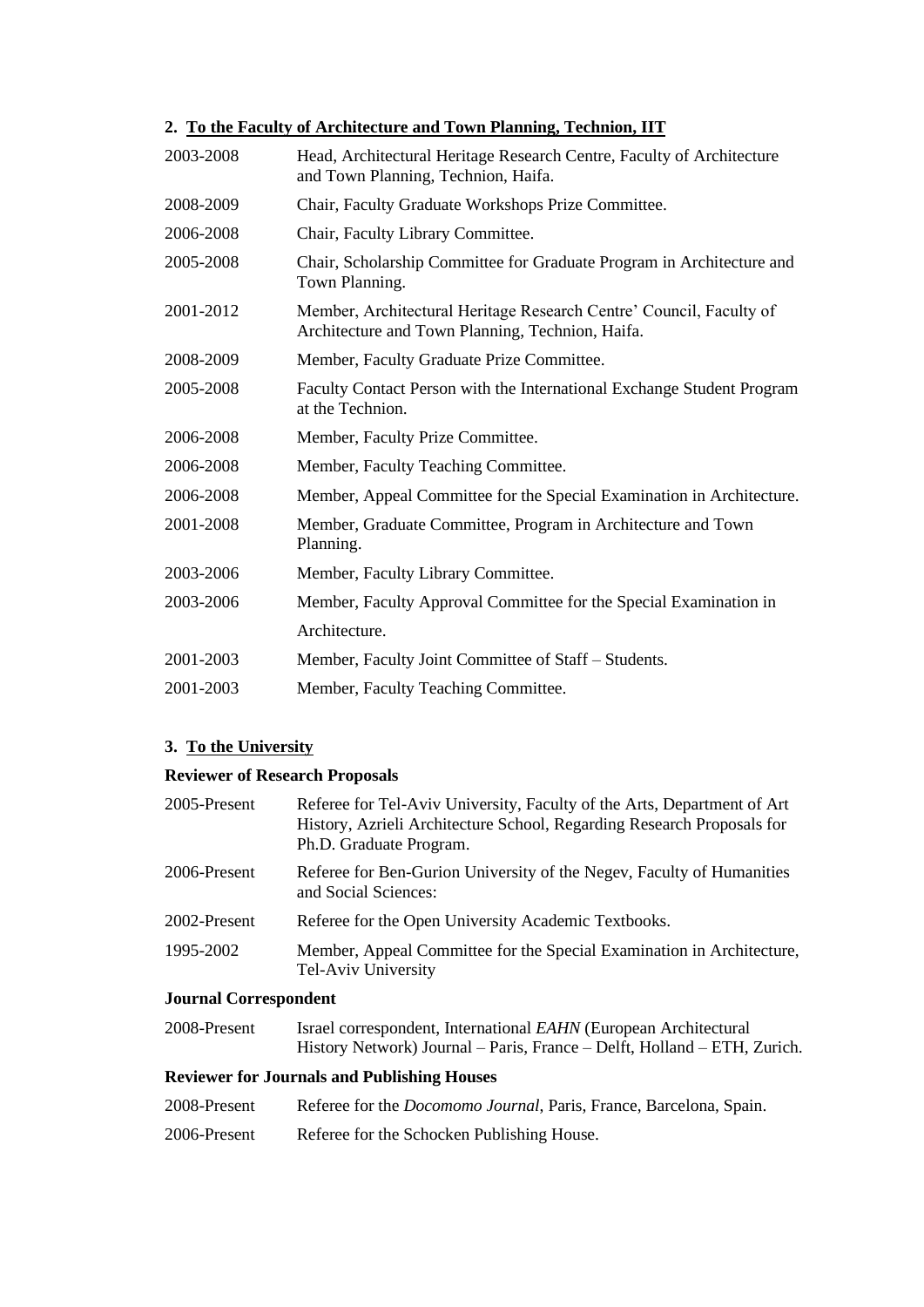# **4. To Government Agencies**

#### **Reviewer for Ministry of Education**

2010-Present Member, Committee of the Ministry of Education, to review abroad Ph.D. Architecture dissertations.

# **Reviewer for ISF- Israel Science Foundation**

2014- Chief Scientist' Grant Reviewer for ISF.

# **5. To the Public**

2006-2007 Committee Member, Richard Kauffmann International Events, Meetings at CZA, Jerusalem.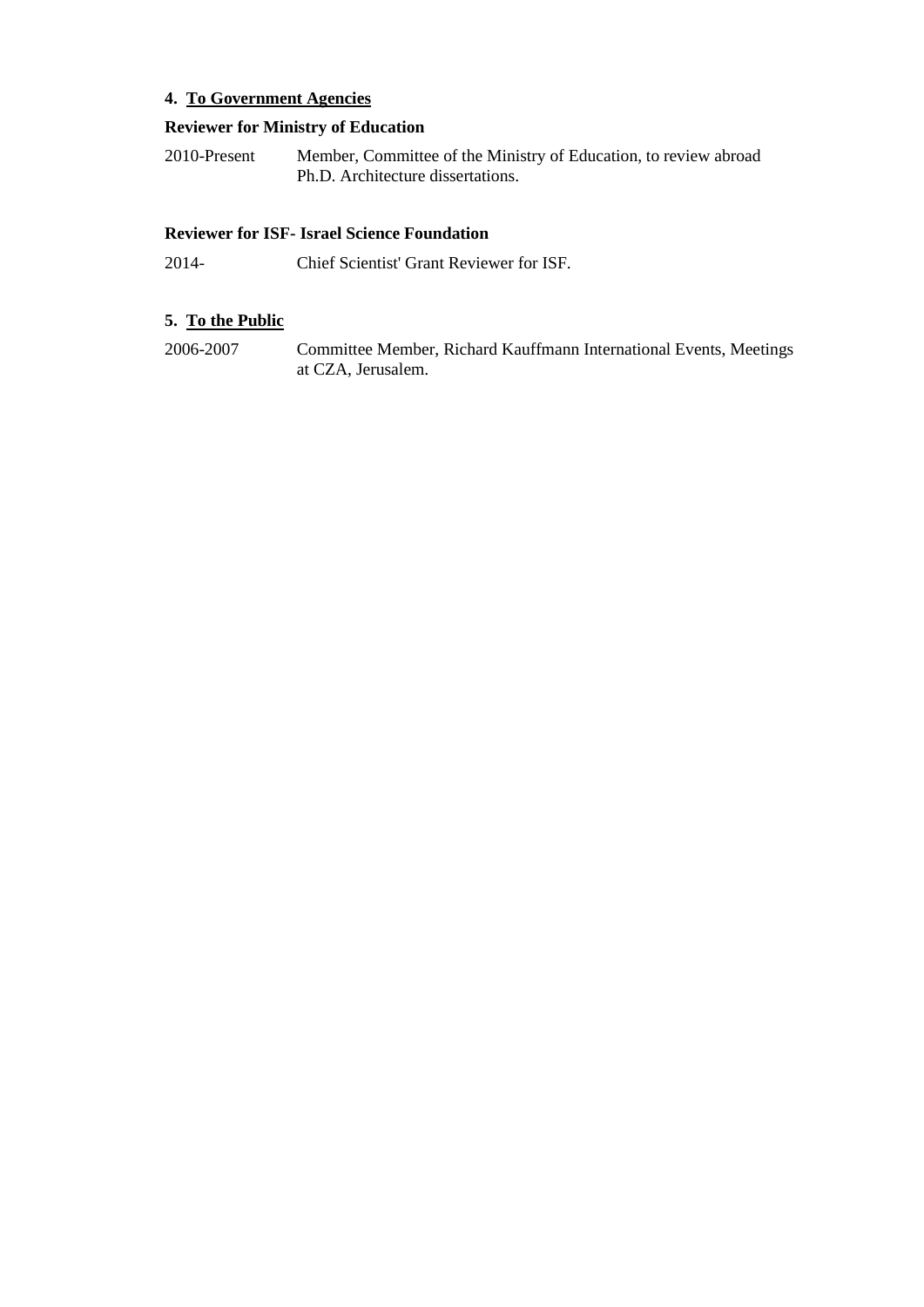# **Publications**

Epstein-Pliouchtch (Roziner) Marina, Ph.D .

#### **Refereed Publications**

# **A. Books**

- 1. Epstein-Pliouchtch, M., & Levin, M. (2016). *Richard Kauffmann and the Zionist Project,* Tel Aviv, Hakibbutz Hameuhad Edition, 223 pages (Hebrew).
- 2. Epstein-Pliouchtch, M. (Ed.) (2021). *On the Verges of Modernism - the Jewish Contribution to Local Architectures,* Resling Edition (forthcoming), 180 pages (Hebrew).

## **B. Refereed Book Papers**

- 3. Epstein-Pliouchtch, M., & Fainholtz, T. (2016). Richard Kauffmann and Le Corbusier, the Way of the Modern Planner. In: M. Epstein-Pliouchtch, & M. Levin (Eds.), *Richard Kauffmann and the Zionist Project,* HaKibbutz Hameuhad, Tel-Aviv, pp. 18-31.
- 4. Epstein-Pliouchtch, M. (2012). A Narrative Portrait of Israeli Modernity: the Urban and the Rural. In: M. Casciato, & E. d'Orgeix, (Eds.), *Modern Architectures: The Rise of a Heritage*, Collines de Wavre, Editions Mardaga, pp. 51-60.
- 5. Epstein-Pliouchtch, M. (2012). Un portrait narratif de la modernité israélienne L'urbain et le rural. In: M. Casciato, et E. d'Orgeix, (Dir), *Architecture Moderne L'émergence d'un patrimoine*, Collines de Wavre, Editions Mardaga, pp. 51-60.
- 6. Epstein-Pliouchtch, M. (2012). The Spread of Le Corbusier Ideas in Europe between the Two World Wars. In: I. Heinze-Greenberg, & W. Tegethoff (Eds.), *Bauhaus and the Mediterranean: European Modernism and the Classical Heritage,* Zentralinstitut für Kunstgeschichte (ZI), Munich, 14 pages.
- 7. Epstein-Pliouchtch, M., & Fainholtz, T. (2012). Richard Kauffmann and Le Corbusier, in: *Local View 3, about Architecture and Landscape in Israel*, Architectural Heritage Research Centre, Faculty of Architecture and Town Planning, Technion, IIT, Haifa (in Hebrew), 20 pages.
- 8. Tsoy, D., & Epstein-Pliouchtch, M. (2010). Samuel Rosoff and Pinhas Rutenberg the Architect and the Client, in: *Local View 2, about Architecture and Landscape in Israel*, Architectural Heritage Research Centre, Faculty of Architecture and Town Planning, Technion, IIT, Haifa (in Hebrew), pp. 227-250.
- 9. Epstein-Pliouchtch, & M., Fainholtz, T. (2010). Is the *Kibbutz* a Radiant Village? in: Ballantyne, A. (ed.), *Rural and Urban: Architecture Between Two Cultures*. Routledge and Society of Architectural Historians of Great Britain (SAHGB), London, pp. 160-177.
- 10. Epstein-Pliouchtch, M. (2003). Image of St. Petersburg in Western Architectural Critics (Obraz Peterburga v Zapadnom Arkhitekturovedenii). In: V. Bagno (Ed.), *Image of St. Petersburg in the West (Obraz Peterburga v Mirovoi Kul'ture),* Nauka, Russian Academy of Science (RAN), St. Petersburg (in Russian), pp. 527-539.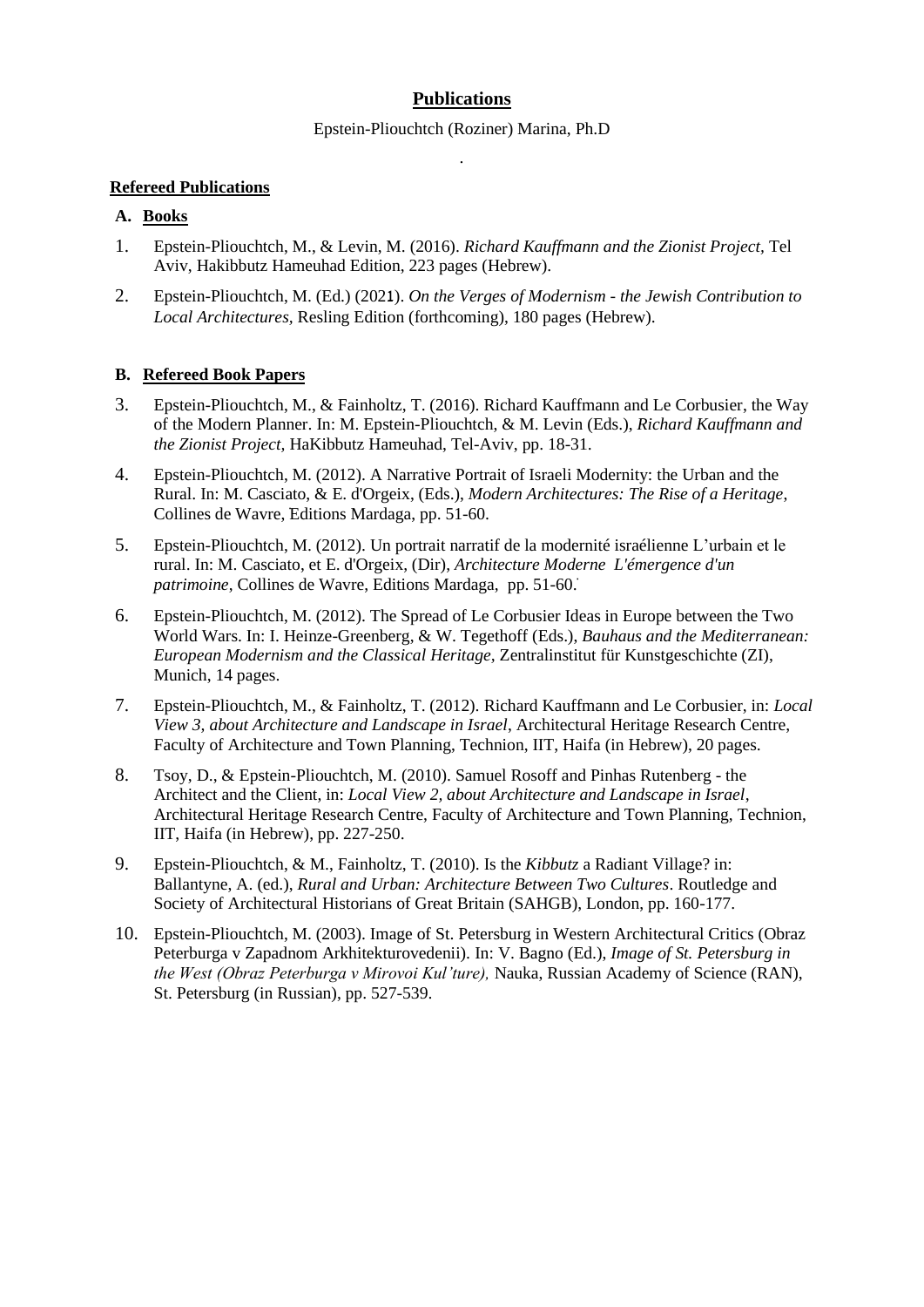### **C. Refereed Publications (Journals)**

- 11. Epstein-Pliouchtch, M. (2020). Imported Modernity and Local Design: The Creation of Resilient Public Spaces in Late Ottoman Palestine, 1878-1918, *Planning Perspectives,* 35: 1, 169-192 (with Abramovich, T.)
- 12. Epstein-Pliouchtch, M. (2019). From "White City" to "Bauhaus City"- Tel Aviv's Urban and Architectural Resilience, *Docomomo Journal*, Education and Reuse, 61, 24-29 (with Abramovich, T.).
- 13. Epstein-Pliouchtch, M. (2018). Imported Modernity and Local Design: The Creation of Resilient Public Spaces in Late Ottoman Palestine, 1878-1918, *Planning Perspectives,* 1-24 (October 2018, DOI: [10.1080/02665433.2018.1528562\)](https://doi.org/10.1080/02665433.2018.1528562) (with Abramovich, T.)
- 14. Epstein-Pliouchtch, M. (2016). A Dance-Architectural Creation from a Nietzschean Perspective: Laban and Schlemmer. *Architext 6,* 68-95 (with Dagan, Y.).
- 15. Epstein-Pliouchtch, M. (2016). Le rural et l'urbain: Deux histoires parallèles de la modernité israélienne. *IN SITU - Revue des patrimoines* (in French), 16 pages.
- 16. Bar-Eli, A., Epstein-Pliouchtch, M. (2012). On the Concept of Non-complete in Architecture, *Architext III* (Ariel*:* School of Architecture), 4-15.
- 17. Amdur, L., Epstein-Pliouchtch, M. (2009). Planners' Places, Users' Places: Place Meanings at the New Central Bus Station. *Journal [of Urban Design](http://www.informaworld.com/smpp/title~content=t713436528~db=all)*, *14(2),* 147-161.
- 18. Nitzan-Shiftan, A., Epstein-Pliouchtch, M., & Alon-Mozes, T. (2006). Richard Kauffmann: Between Architectural and National Modernisms. *Docomomo Journal*, *35*, 48-54.
- 19. Epstein-Pliouchtch, M. (2004). Le Corbusier and Walter Gropius: Contacts Prior to the Second World War. *The Journal of Architecture*, RIBA, London*, 9*, 5-22.
- 20. Epstein-Pliouchtch, M. **(**2002). Le Corbusier and Alexander Vesnin. *The Journal of Architecture*, RIBA, London, *7(1),* 57-76.

#### **D. Papers in Progress for Refereed Journals**

- 21. Epstein-Pliouchtch, M., & Fainholtz, T. (2021). Le Corbusier and the "Jewish Question" (draft complete).
- 22. Epstein-Pliouchtch, M., & Beimel, Sh. (2018). The Ornament and the Façade of the Contemporary Building. (draft complete, for *Architecture Magazine*, New York).

#### **E. Refereed Publications - Conference Proceedings**

- 23. Epstein-Pliouchtch, M. (2020-21), Rural and Urban Healing Environments: Architecture, Resilience and Reuse, Proceedings of the 16<sup>th</sup> International Docomomo Conference, Inheritable Resilience: Sharing Values of Global Modernities, Tokyo, Japan (with Abramovich, T.).
- 24. Epstein-Pliouchtch, M. (2018), From "Reform" to "Revolutionary" Thinking in Ottoman Palestine's Settlements, 1870-1920, In: Andres Kurg & Karin Vicente (Ed.), Proceedings of the Fifth International Conference of the EAHN, Tallinn, Estonian Academy of Arts, pp. 357-367 (with Abramovich, T.).
- 25. Epstein-Pliouchtch, M., & Abramovich, T. (2016). Resilience of Public Spaces: A Case Study of the Colonies in Ottoman Palestine, 1878-1918. In: C. Hein (Ed.)*,History-Urbanism-Resilience,* 17 IPSH Conference, 17 (1), Delft, TU, 2016, pp. 125-134.
- 26. Epstein-Pliouchtch, M. (2010). The Architect, the Writer and the Client Cultural Roots and Intersections - Samuel Rosoff, Vladimir Nabokov, Pinhas Rutenberg. In: Y. Salman, T. Prudon, & K. Malishevsky (Ed.), *Other Modernisms*, Columbia University Press, New-York, pp. 151-160.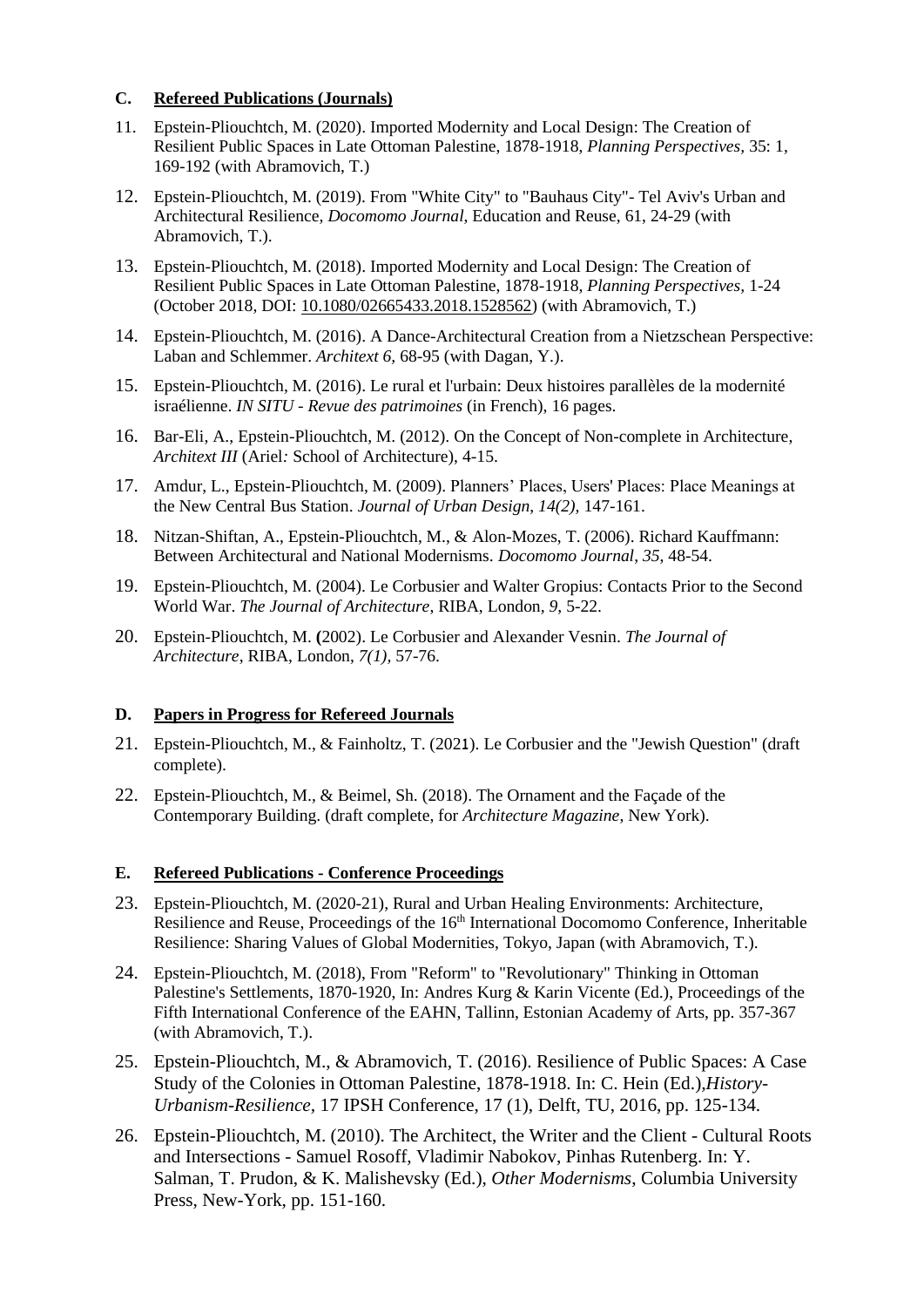- 27. Epstein-Pliouchtch, M., & Fuchs, R. (2009). Tel Aviv and Jerusalem: Two Opposing Histories of Urban Modernity. In: J. Shah (Ed.) *Asian Cities: Legacies of the Modernity,* New Delhi, 2009, pp. 24-34.
- 28. Epstein-Pliouchtch, M., & Fuchs R. (2008). Myth, History and Conservation in Tel-Aviv. In: D. van den Heuvel, & M. Mesman (Ed.), *The Challenge of Change, Dealing with the Legacy of the Modern Movement,* IOS Press & Delft University Press, Amsterdam, pp. 109-114.
- 29. Fuchs, R., & Epstein-Pliouchtch, M. (2005). Cycles of Modernity in the Holy Land. In: S. Yildiz, & D. Nese (Eds*.), Re-thinking and Re-constructing Modern Asian Architecture,* ITU, Istanbul, pp. 37-47.

#### **F. Non-refereed**

- 30. Roziner-Epstein, M., Mintz, D. (1989). The Senate Complex Competition. In: *The Senate Complex Conceptual Competition, Tel-Aviv University. The Winners Catalogue,* The Genia Schreiber University Art Gallery, Tel-Aviv, pp. 44-50.
- 31. Breitling, S., Dill, A., Epstein-Pliouchtch, M. & others (2006). Happy People in a Housing Utopia, Building Environment, *DOCOMOMO Italia Giornale* (Marcosano Dell'Erba, C., Casciato, M., Tinacci, E. (Eds.) Ataköy Workshop, Istanbul, How to Preserve a Housing Utopia, in Italian), pp. 5-6.
- 32. Roziner-Epstein, M., & Mintz, D. (1990). The Senate Complex, Tel-Aviv University, *Architecture in Israel*, pp. 14-15.
- 33. Roziner-Epstein, M., & Mintz, D. (1989). A Spectrum of Architectural Melodies, *Itsuv (Design),* No. 4, December, p. 45 (in Hebrew).
- 34. Roziner-Epstein, M., & Mintz, D. (1989). Architecture as Polyphony, *Bait veGan (House and Garden),* No. 46, November, p. 18 (in Hebrew).

# **G. Case Reports**

- 35. Epstein-Pliouchtch, & M., Fainholtz, T. (2007). The Israeli Cooperative Settlement, a Reflection of Authority in Western Philosophy of Nature, Research and Development Report, Architectural Heritage Research Centre, Faculty of Architecture and Town Planning, Technion, 11 pages.
- 36. Nitzan-Shiftan, A., Epstein-Pliouchtch, M., & Alon-Mozes, T. (2007). Richard Kauffmann, Research and Development Report, Architectural Heritage Research Centre, Faculty of Architecture and Town Planning, Technion, 2007, 14 pages.
- 37. Epstein-Pliouchtch, M., & Beimel, Sh. (2005). The Ornament and the Façade of the Contemporary Building, Research Report, Architectural Heritage Research Centre, Faculty of Architecture and Town Planning, Technion, 22 pages.
- 38. Epstein-Pliouchtch, M., & Amdur, L. (2003). The Central Bus Station in Tel Aviv, a Case Study of an Israeli Anthropological Place, Research Report, Architectural Heritage Research Centre, Faculty of Architecture and Town Planning, Technion, 24 pages.
- 39. Epstein-Pliouchtch, M. (2003). Mediterranean Cities and the International Connections, Research Report, Faculty of Architecture and Town Planning, Technion, 12 pages.
- 40. Margolin, S.R., & Roziner-Epstein, M. (1993). General Plans for Eastern Villages, Gaza Strip, Report for Planning and Foundation Department, Gaza Strip Civil Administration, 29 pages.
- 41. Margolin, S.R., & Roziner-Epstein, M. (1992). Types of Building in Zoran, Report for Zoran Association, 39 pages (Hebrew).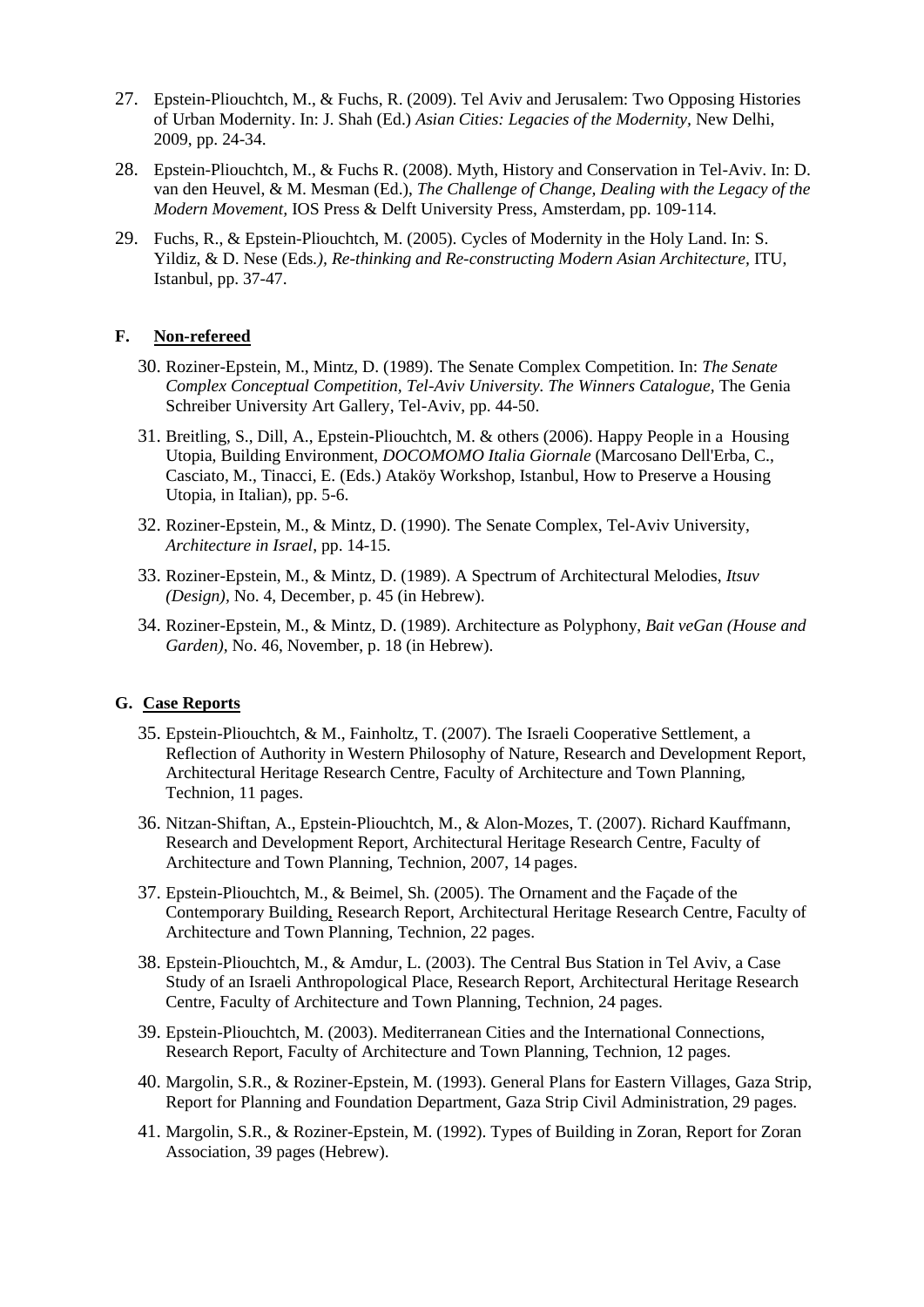- 42. Margolin, S.R., & Roziner-Epstein, M. (1992). Extension of El-Amal Neighborhoods, Han-Yones, Report for Planning and Foundation Department, Gaza Strip Civil Administration, 16 pages.
- 43. Margolin, S.R., & Roziner-Epstein, M. (1990). New Neighborhoods and Extension of Industry Area - Master Plan for Kiryat Gat, Engineer's Department, Kiryat Gat Municipality, 24 pages (Hebrew).
- 44. Margolin, S.R., & Roziner-Epstein, M. (1989). Rehabilitation of Refugee Camps' Neighborhoods in Han-Yones, Report for Planning and Foundation Department, Gaza Strip Civil Administration, 102 pages (Hebrew).

#### **H. Other Publications**

#### 45. **Instructor's Textbooks**

46. Epstein-Pliouchtch, M. (2005). *Origins and Development of Modern Architecture: 1750- 1950,* Teacher's Guide, Technion Books, Haifa, 48 pages (English - Hebrew).

#### **47. Book Academic Editing**

48. Herbert, G. (2006*). Symbols of a New Land. Architects and the Design of the Passenger Ships of ZIM,* Architectural Heritage Research Centre, Faculty of Architecture and Town Planning, Technion, Haifa, 48 pages.

#### **I. Refereed Papers Presented at Scientific Conferences**

#### **Date Conferences**

| August 2021      | DOCOMOMO 16 International Conference, "Inheritable Resilience: Sharing Values of<br>Global Modernities", Tokyo University, Tokyo, Japan: Epstein-Pliouchtch, M., "Rural and<br>Urban Healing Environments: Architecture, Resilience and Reuse".                                                        |
|------------------|--------------------------------------------------------------------------------------------------------------------------------------------------------------------------------------------------------------------------------------------------------------------------------------------------------|
| <b>June 2018</b> | EAHN Tallinn, International Conference, National Library of Epstein-Pliouchtch, M.<br>"From "Reform" to "Revolutionary" Thinking in Ottoman Palestine's Settlements, 1870-<br>1920", in Reform: Architecture as Process, 1870-1920, EAHN, Tallinn.                                                     |
| February<br>2017 | International Workshop Potsdam, Belin, How long are New Towns New? European Post-<br>War New Towns as Authentic Places in Comparative Perspective, ZZF, Centre for<br>Contemporary History, Potsdam, Epstein-Pliouchtch, M, "Tel Aviv's "White City" Myth:<br>Canonization of the Modernist Heritage". |
| November<br>2016 | Third Israeli Conservation Conference, Technion, IIT: Abramovich, T., Epstein-<br>Pliouchtch, M., "Sebils in the Colonies in Ottoman Palestine".                                                                                                                                                       |
| <b>July 2016</b> | History-Urbanism-Resilience, 17 IPSH conference, Delft, TU:<br>Epstein-Pliouchtch, M. & Abramovich, T. "Resilience of Public Spaces: A Case Study of<br>the Colonies in Ottoman Palestine, 1878-1918"                                                                                                  |
| February<br>2015 | Israeli Conference of Dance Research, The Seminar of Kibbutzim College, Ramat-Aviv:<br>Epstein-Pliouchtch, M., Dagan, Y. "Bruno Taut's and Rudolf Laban's texts".                                                                                                                                      |
| October<br>2014  | Second Israeli Conservation Conference, Bar-Ilan Universty: Abramovich, T., Epstein-<br>Pliouchtch, M., "French Fragrance in First "Moshavot" Settlements"                                                                                                                                             |
| February<br>2014 | "On the Verges of Modernism – the Jewish Contribution to Local Architectures"<br>Conference, Technion, Haifa: Epstein-Pliouchtch, M., "Architecture of Rural Settlements<br>in Eretz Israel" (with Abramovich, T.).                                                                                    |
| January 2014     | First Israeli Conference of Dance Research "Between Locality and Globality", The<br>Western Galilee College: Epstein-Pliouchtch, M., Dagan, Y, "Laban and Schlemmer: An<br>Architecture - Nietzsche View and Place Meanings".                                                                          |